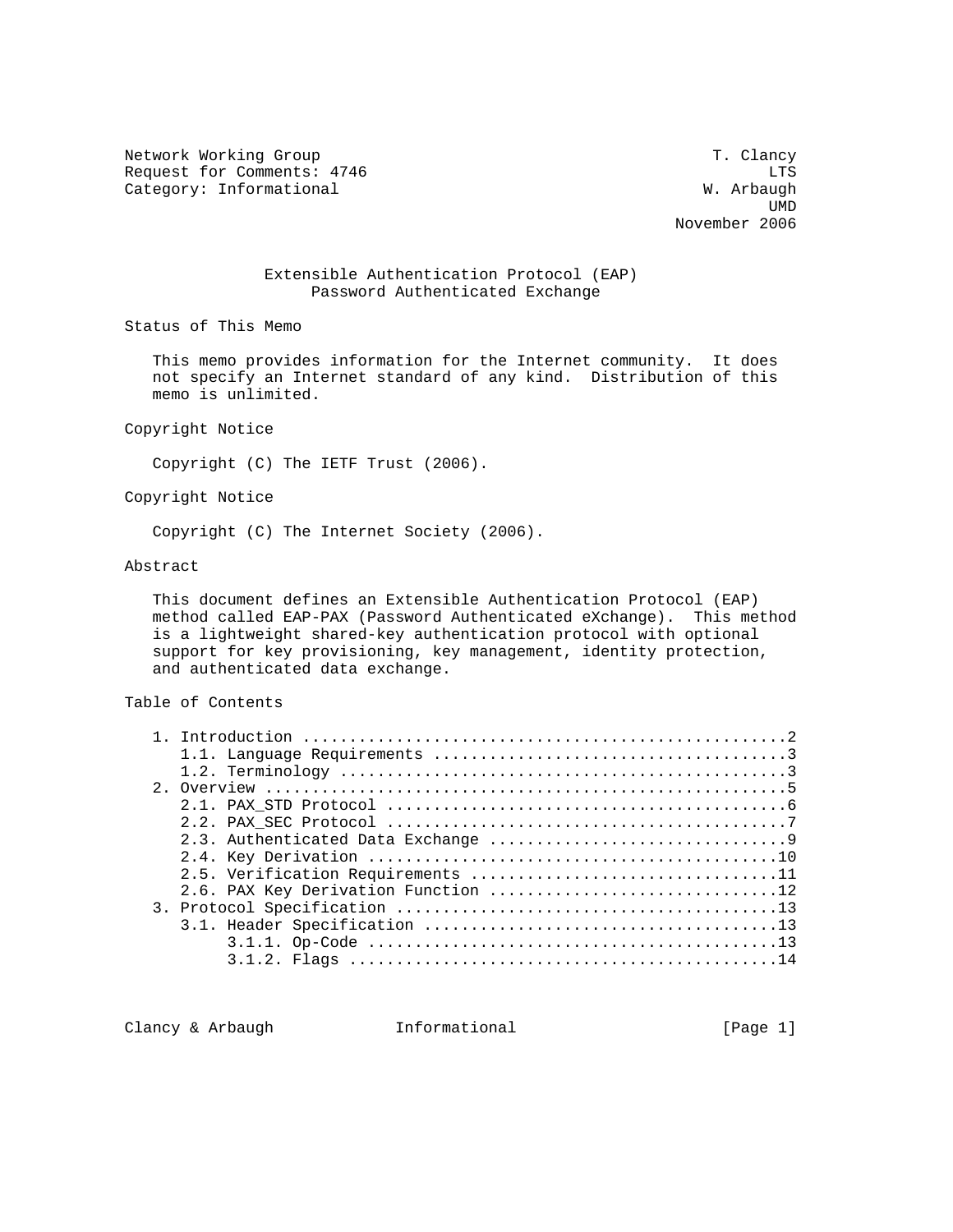| 3.1.6. Mandatory to Implement 15              |  |  |  |  |  |
|-----------------------------------------------|--|--|--|--|--|
|                                               |  |  |  |  |  |
| 3.3. Authenticated Data Exchange (ADE) 18     |  |  |  |  |  |
|                                               |  |  |  |  |  |
|                                               |  |  |  |  |  |
|                                               |  |  |  |  |  |
|                                               |  |  |  |  |  |
|                                               |  |  |  |  |  |
| 4.3.1. Protected Ciphersuite Negotiation 21   |  |  |  |  |  |
| 4.3.2. Mutual Authentication 21               |  |  |  |  |  |
|                                               |  |  |  |  |  |
|                                               |  |  |  |  |  |
|                                               |  |  |  |  |  |
|                                               |  |  |  |  |  |
|                                               |  |  |  |  |  |
| 4.3.8. Dictionary Attack Resistance 22        |  |  |  |  |  |
|                                               |  |  |  |  |  |
| 4.3.10. Session Independence 22               |  |  |  |  |  |
|                                               |  |  |  |  |  |
|                                               |  |  |  |  |  |
|                                               |  |  |  |  |  |
| 4.3.14. Negotiation Attack Prevention 23      |  |  |  |  |  |
|                                               |  |  |  |  |  |
|                                               |  |  |  |  |  |
| $7_{\scriptscriptstyle{\ddots}}$              |  |  |  |  |  |
|                                               |  |  |  |  |  |
|                                               |  |  |  |  |  |
| Appendix A. Key Generation from Passwords  27 |  |  |  |  |  |
| Implementation Suggestions  27<br>Appendix B. |  |  |  |  |  |
|                                               |  |  |  |  |  |
|                                               |  |  |  |  |  |

# 1. Introduction

 EAP-PAX (Password Authenticated eXchange) is an Extensible Authentication Protocol (EAP) method [RFC3748] designed for authentication using a shared key. It makes use of two separate subprotocols, PAX\_STD and PAX\_SEC. PAX\_STD is a simple, lightweight protocol for mutual authentication using a shared key, supporting Authenticated Data Exchange (ADE). PAX\_SEC complements PAX\_STD by providing support for shared-key provisioning and identity protection using a server-side public key.

Clancy & Arbaugh Theormational (Page 2)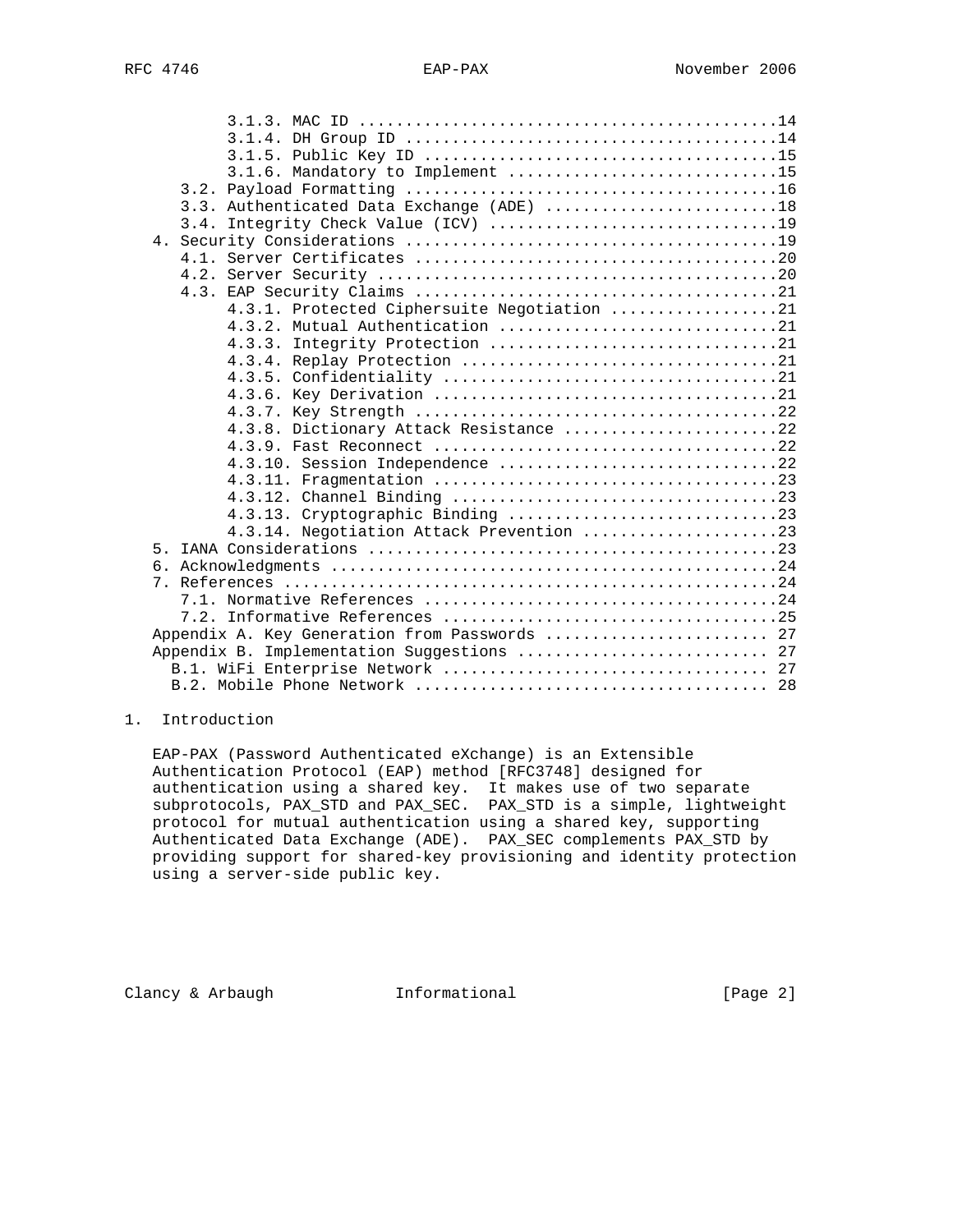The idea motivating EAP-PAX is a desire for device authentication bootstrapped by a simple Personal Identification Number (PIN). If a weak key is used or a expiration period has elapsed, the authentication server forces a key update. Rather than using a symmetric key exchange, the client and server perform a Diffie- Hellman key exchange, which provides forward secrecy.

 Since implementing a Public Key Infrastructure (PKI) can be cumbersome, PAX\_SEC defines multiple client security policies, selectable based on one's threat model. In the weakest mode, PAX\_SEC allows the use of raw public keys completely eliminating the need for a PKI. In the strongest mode, PAX\_SEC requires that EAP servers use certificates signed by a trusted Certification Authority (CA). In the weaker modes, during provisioning PAX\_SEC is vulnerable to a man-in-the-middle dictionary attack. In the strongest mode, EAP-PAX is provably secure under the Random Oracle model.

 EAP-PAX supports the generation of strong key material; mutual authentication; resistance to desynchronization, dictionary, and man-in-the-middle attacks; ciphersuite extensibility with protected negotiation; identity protection; and the authenticated exchange of data, useful for implementing channel binding. These features satisfy the EAP method requirements for wireless LANs [RFC4017], making EAP-PAX ideal for wireless environments such as IEEE 802.11 [IEEE.80211].

# 1.1. Language Requirements

 In this document, several words are used to signify the requirements of the specification. The key words "MUST", "MUST NOT", "REQUIRED", "SHALL", "SHALL NOT", "SHOULD", "SHOULD NOT", "RECOMMENDED", "MAY", and "OPTIONAL" in this document are to be interpreted as described in [RFC2119].

1.2. Terminology

 This section describes the various variables and functions used in the EAP-PAX protocol. They will be referenced frequently in later sections.

Variables:

 $CTD$ 

 User-supplied client ID, specified as a Network Access Identifier (NAI) [RFC4282], restricted to 65535 octets

g

public Diffie-Hellman generator, typically the integer 2 [RFC2631]

Clancy & Arbaugh Theormational [Page 3]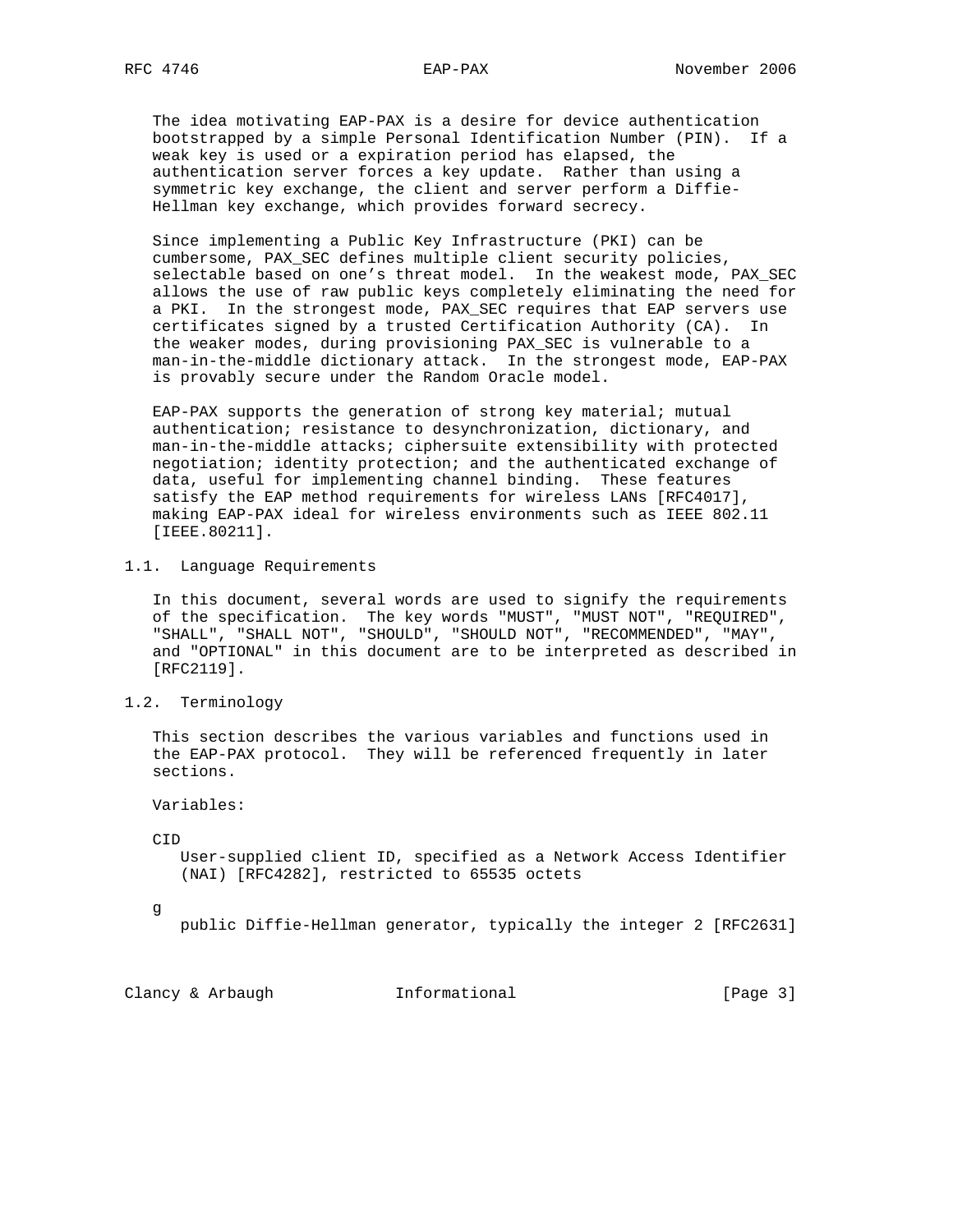M 128-bit random integer generated by the server N 128-bit random integer generated by the client X 256-bit random integer generated by the server Y 256-bit random integer generated by the client Keys: AK authentication key shared between the client and EAP server AK' new authentication key generated during a key update CertPK EAP server's certificate containing public key PK CK Confirmation Key generated from the MK and used during authentication to prove knowledge of AK EMSK Extended Master Session Key also generated from the MK and containing additional keying material IV Initialization Vector used to seed ciphers; exported to the authenticator MID Method ID used to construct the EAP Session ID and consequently name all the exported keys [IETF.KEY] MK Master Key between the client and EAP server from which all other EAP method session keys are derived MSK Master Session Key generated from the MK and exported by the EAP

Clancy & Arbaugh Theormational (Page 4)

method to the authenticator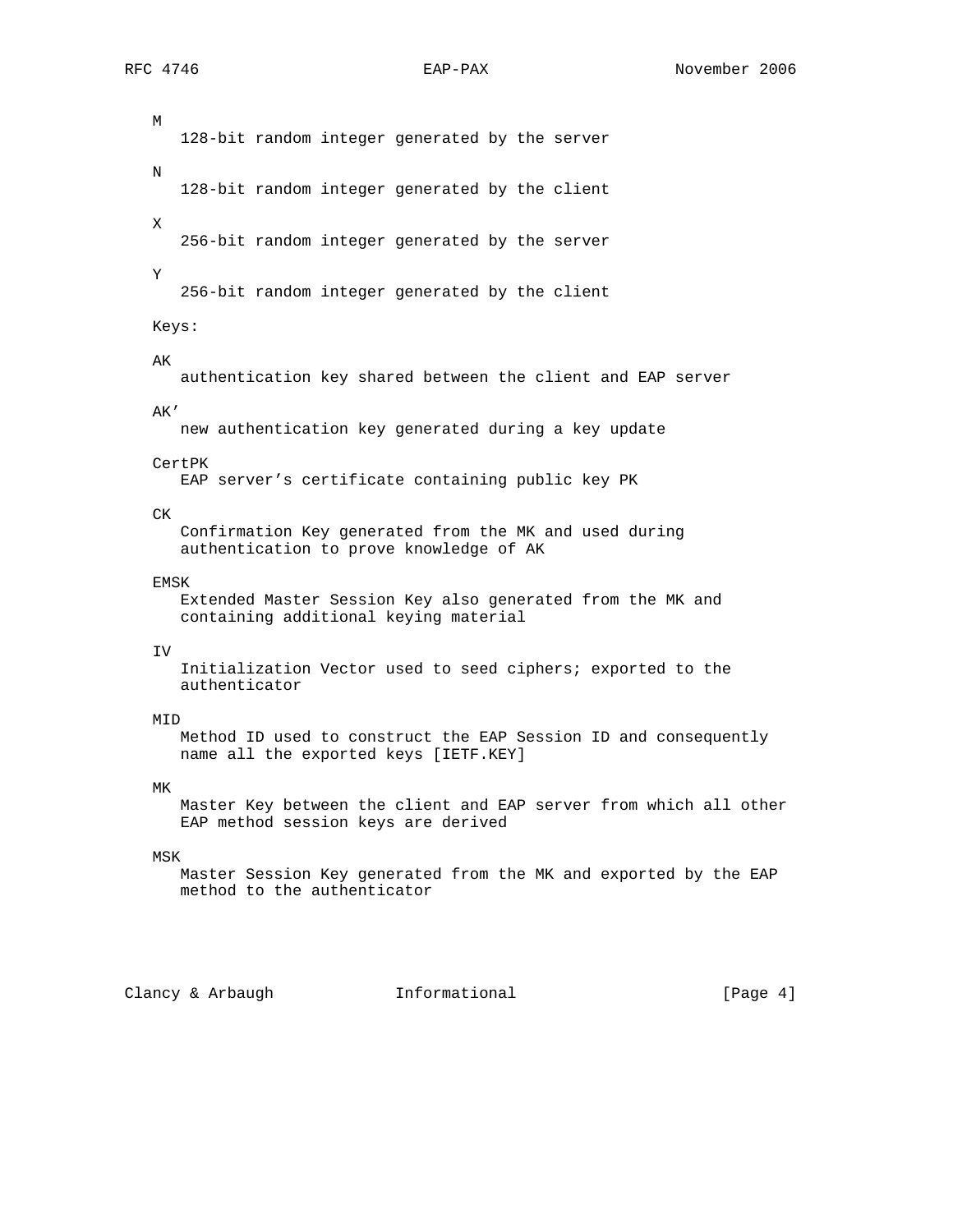PK EAP server's public key Operations: enc\_X(Y) encryption of message Y with public key X MAC\_X(Y) keyed message authentication code computed over message Y with symmetric key X PAX-KDF-W(X, Y, Z) PAX Key Derivation Function computed using secret X, identifier Y, and seed Z, and producing W octets of output  $||$ string or binary data concatenation

2. Overview

 The EAP framework [RFC3748] defines four basic steps that occur during the execution of an EAP conversation between client and server. The first phase, discovery, is handled by the underlying link-layer protocol. The authentication phase is defined here. The key distribution and secure association phases are handled differently depending on the underlying protocol, and are not discussed in this document.





Clancy & Arbaugh Tnformational (Page 5)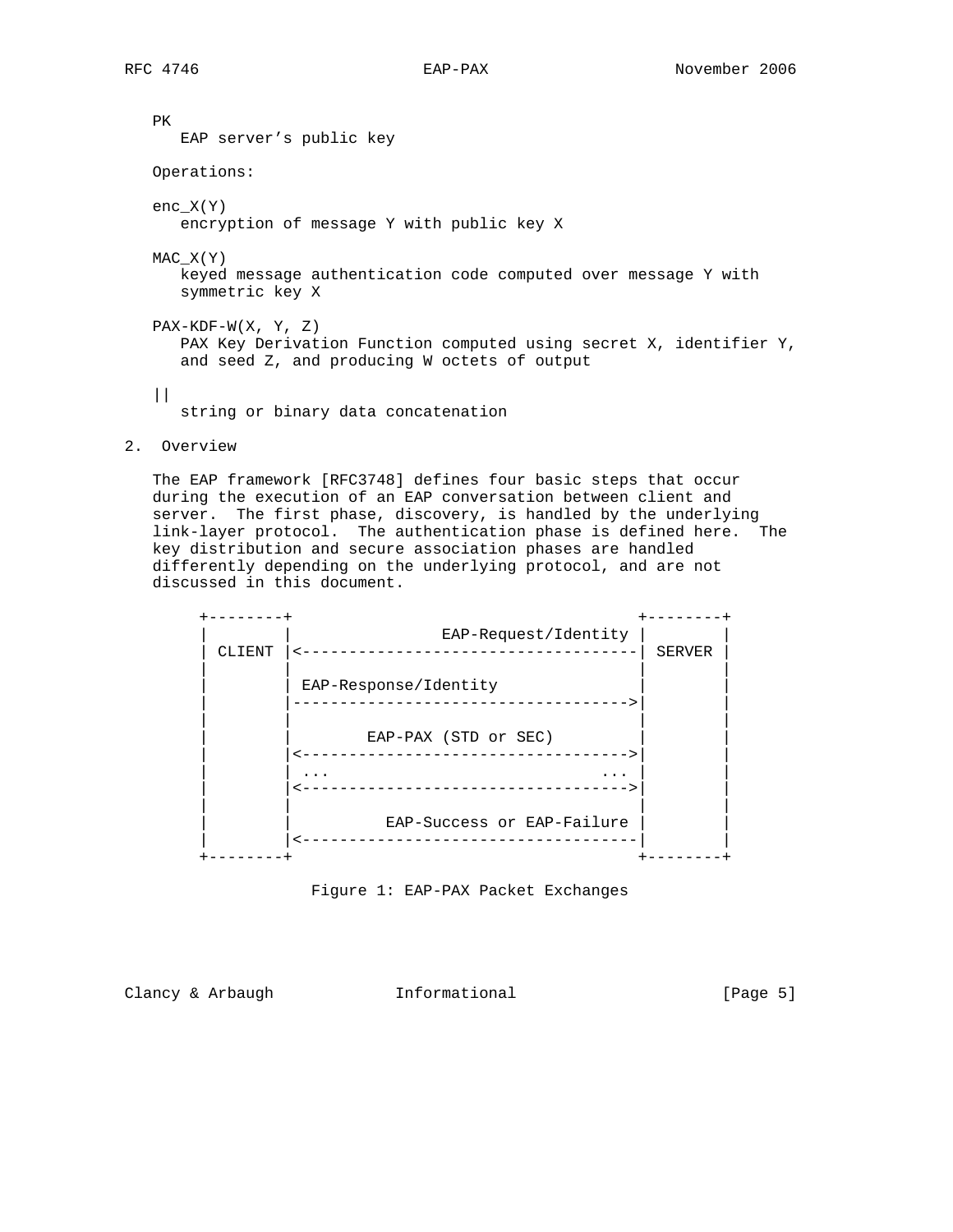There are two distinct subprotocols that can be executed. The first, PAX\_STD, is used during typical authentications. The second, PAX\_SEC, provides more secure features such as key provisioning and identity protection.

 PAX\_STD and PAX\_SEC have two modes of operation. When an AK update is being performed, the client and server exchange Diffie-Hellman exponents g^X and g^Y, which are computed modulo prime P or over an elliptic curve multiplicative group. When no update is being performed, and only session keys are being derived, X and Y are exchanged. Using Diffie-Hellman during the key update provides forward secrecy, and secure key derivation when a weak provisioned key is used.

 The main deployment difference between PAX\_STD and PAX\_SEC is that PAX\_SEC requires a server-side public key. More specifically, that means a private key known only to the server with corresponding public key being transmitted to the client during each PAX\_SEC session. For every authentication, the client is required to compute computationally intensive public-key operations. PAX\_STD, on the other hand, uses purely symmetric operations, other than a possible Diffie-Hellman exchange.

Each of the protocols is now defined.

## 2.1. PAX\_STD Protocol

PAX STD is a simple nonce-based authentication using the strong long-term key. The client and server each exchange 256 bits of random data, which is used to seed the PAX-KDF for generation of session keys. The randomly exchanged data in the protocol differs depending on whether a key update is being performed. If no key update is being performed, then let:

 $O$   $A = X$  $O$  B = Y  $O$   $E = X \mid Y$ 

 Thus, A and B are 256-bit values and E is their 512-bit concatenation. To provide forward secrecy and security, let the following be true when a key update is being performed:

```
o A = g^Xo B = g^{\wedge}Yo E = g^*(XY)
```
 Here A and B are Diffie-Hellman exponents whose length is determined by the Diffie-Hellman group size. The value A is data transmitted

Clancy & Arbaugh Theormational (Page 6)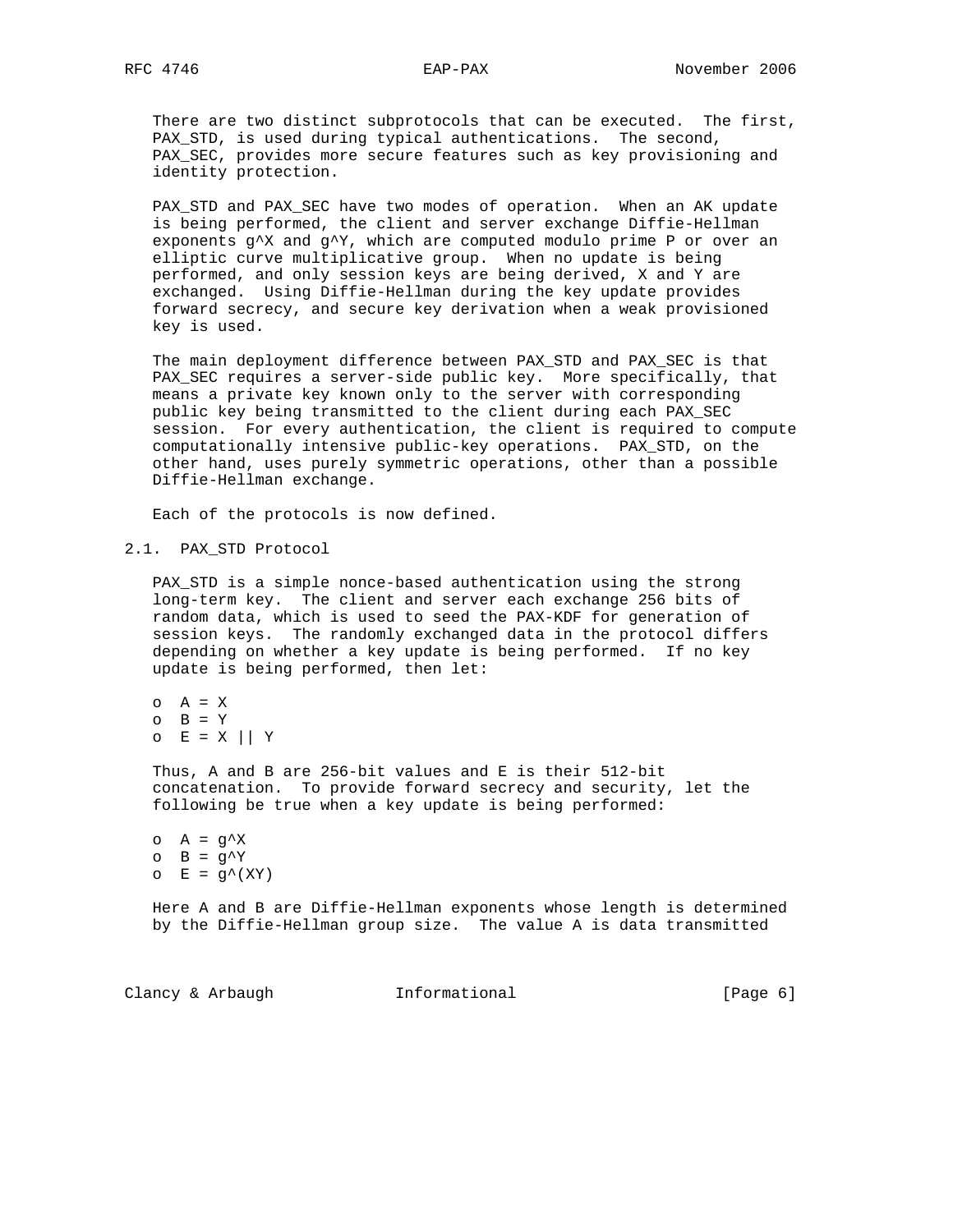from the server to the client, and B is data transmitted from the client to the server. The value E is the entropy computed by each that is used in Section 2.4 to perform key derivation.

The full protocol is as follows:

 o PAX\_STD-1 : client <- server : A o PAX\_STD-2 : client -> server : B, CID, MAC\_CK(A, B, CID), [optional ADE] o PAX\_STD-3 : client <- server : MAC\_CK(B, CID), [optional ADE] o PAX-ACK : client -> server : [optional ADE]

 See Section 2.3 for more information on the ADE component, and Section 2.4 for the key derivation process, including derivation of CK.

#### 2.2. PAX\_SEC Protocol

 PAX\_SEC is the high-security protocol designed to provide identity protection and support for provisioning. PAX\_SEC requires a server side public key, and public-key operations for every authentication.

PAX\_SEC can be performed with and without key update. Let A, B, and E be defined as in the previous section.

The exchanges for PAX\_SEC are as follows:

- o PAX\_SEC-1 : client <- server : M, PK or CertPK
- o PAX\_SEC-2 : client -> server : Enc\_PK(M, N, CID)
- o PAX\_SEC-3 : client <- server : A, MAC\_N(A, CID)
- o PAX\_SEC-4 : client -> server : B, MAC\_CK(A, B, CID), [optional ADE]
- o PAX\_SEC-5 : client <- server : MAC\_CK(B, CID), [optional ADE]

o PAX-ACK : client -> server : [optional ADE]

 See Section 2.3 for more information on the ADE component, and Section 2.4 for the key derivation process, including derivation of CK.

Use of CertPK is optional in PAX SEC; however, careful consideration should be given before omitting the CertPK. The following table describes the risks involved when using PAX\_SEC without a certificate.

Clancy & Arbaugh Theormational (Page 7)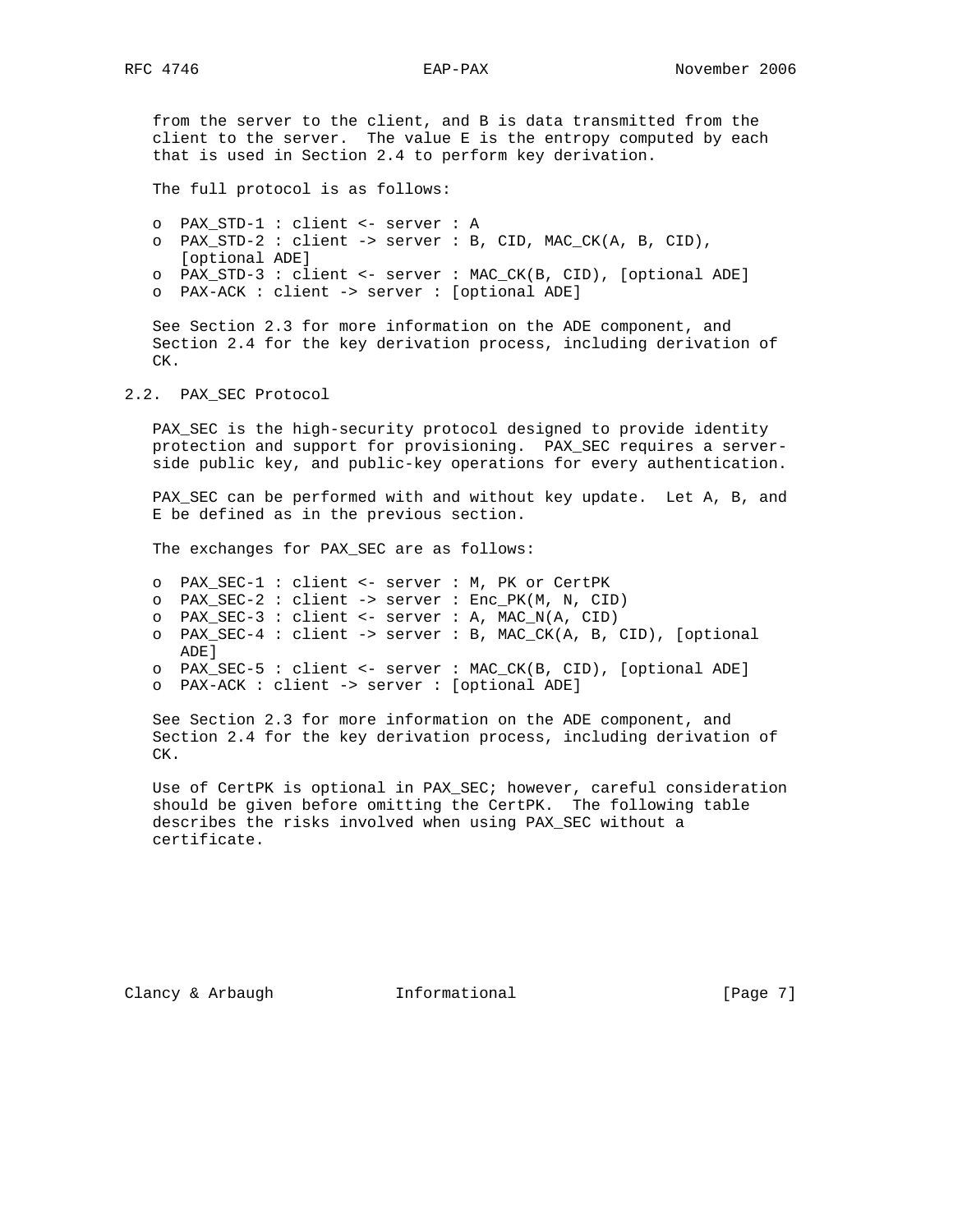| Certificate<br>Mode        | Provisioning                      | Identity<br>Protection                |
|----------------------------|-----------------------------------|---------------------------------------|
| No Certificate             | MiTM offline<br>dictionary attack | ID reveal attack                      |
| Self-Signed<br>Certificate | MiTM offline<br>dictionary attack | ID reveal attack                      |
| Certificate/PK<br>Caching  | MiTM offline<br>dictionary attack | ID reveal attack<br>during first auth |
| $CA-Sigma$<br>Certificate  | secure mutual<br>authentication   | secure mutual<br>authentication       |

Figure 2: Table of Different Security Modes

 When using PAX\_SEC to support provisioning with a weak key, use of a CA-signed certificate is RECOMMENDED. When not using a CA-signed certificate, the initial authentication is vulnerable to an offline man-in-the-middle (MiTM) dictionary attack.

 When using PAX\_SEC to support identity protection, use of either a CA-signed certificate or key caching is RECOMMENDED. Caching involves a client recording the public key of the EAP server and verifying its consistency between sessions, similar to Secure SHell (SSH) Protocol [RFC4252]. Otherwise, an attacker can spoof an EAP server during a session and gain knowledge of a client's identity.

 Whenever certificates are used, clients MUST validate that the certificate's extended key usage, KeyPurposeID, is either "eapOverPPP" or "eapOverLAN" [RFC3280][RFC4334]. If the underlying EAP transport protocol is known, then the client MUST differentiate between these values. For example, an IEEE 802.11 supplicant SHOULD require KeyPurposeID == eapOverLAN. By not distinguishing, a client could accept as valid an unauthorized server certificate.

 When using EAP-PAX with Wireless LAN, clients SHOULD validate that the certificate's wlanSSID extension matches the SSID of the network to which it is currently authenticating.

 In order to facilitate discussion of packet validations, three client security policies for PAX\_SEC are defined.

open

 Clients support both use of PK and CertPK. If CertPK is used, the client MUST validate the KeyPurposeID.

Clancy & Arbaugh Theormational (Page 8)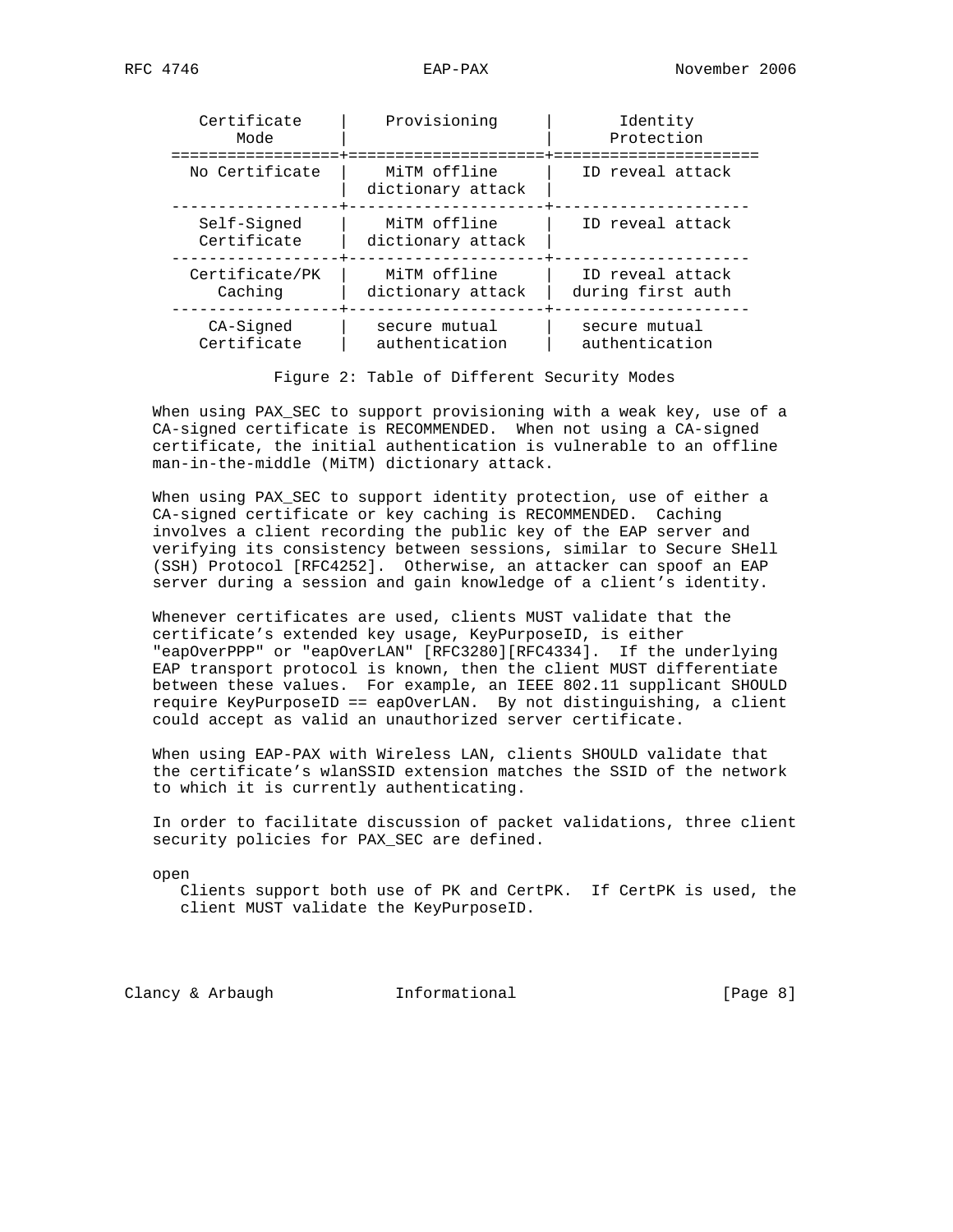caching

 Clients save PK for each EAP server the first time it encounters the server, and SHOULD NOT authenticate to EAP servers whose public key has been changed. If CertPK is used, the client MUST validate the KeyPurposeID.

strict

 In strict mode, clients require servers to present a valid certificate signed by a trusted CA. As with the other modes, the KeyPurposeID MUST be validated.

 Servers SHOULD support the PAX\_SEC mode of operation, and SHOULD support both the use of PK and CertPK with PAX SEC. Clients MUST support PAX\_SEC, and MUST be capable of accepting both raw public keys and certificates from the server. Local security policy will define which forms of key or certificate authentications are permissible. Default configurations SHOULD require a minimum of the caching security policy, and MAY require strict.

 The ability to perform key management on the AK is built in to EAP- PAX through the use of AK'. However, key management of the server public key is beyond the scope of this document. If self-signed certificates are used, the deployers should be aware that expired certificates may be difficult to replace when the caching security mode is used.

See Section 4 for further discussion on security considerations.

2.3. Authenticated Data Exchange

 Messages PAX\_STD-2, PAX\_STD-3, PAX\_SEC-4, PAX\_SEC-5, and PAX\_ACK contain optional component ADE. This component is used to convey authenticated data between the client and server during the authentication.

 The Authenticated Data Exchanged (ADE) can be used in a variety of ways, including the implementation of channel bindings. Channel bindings allow link-layer network properties to be securely validated by the EAP client and server during the authentication session.

 It is important to note that ADE is not encrypted, so any data included will not be confidential. However, since these packets are all protected by the Integrity Check Value (ICV), authenticity is guaranteed.

Clancy & Arbaugh **Informational** [Page 9]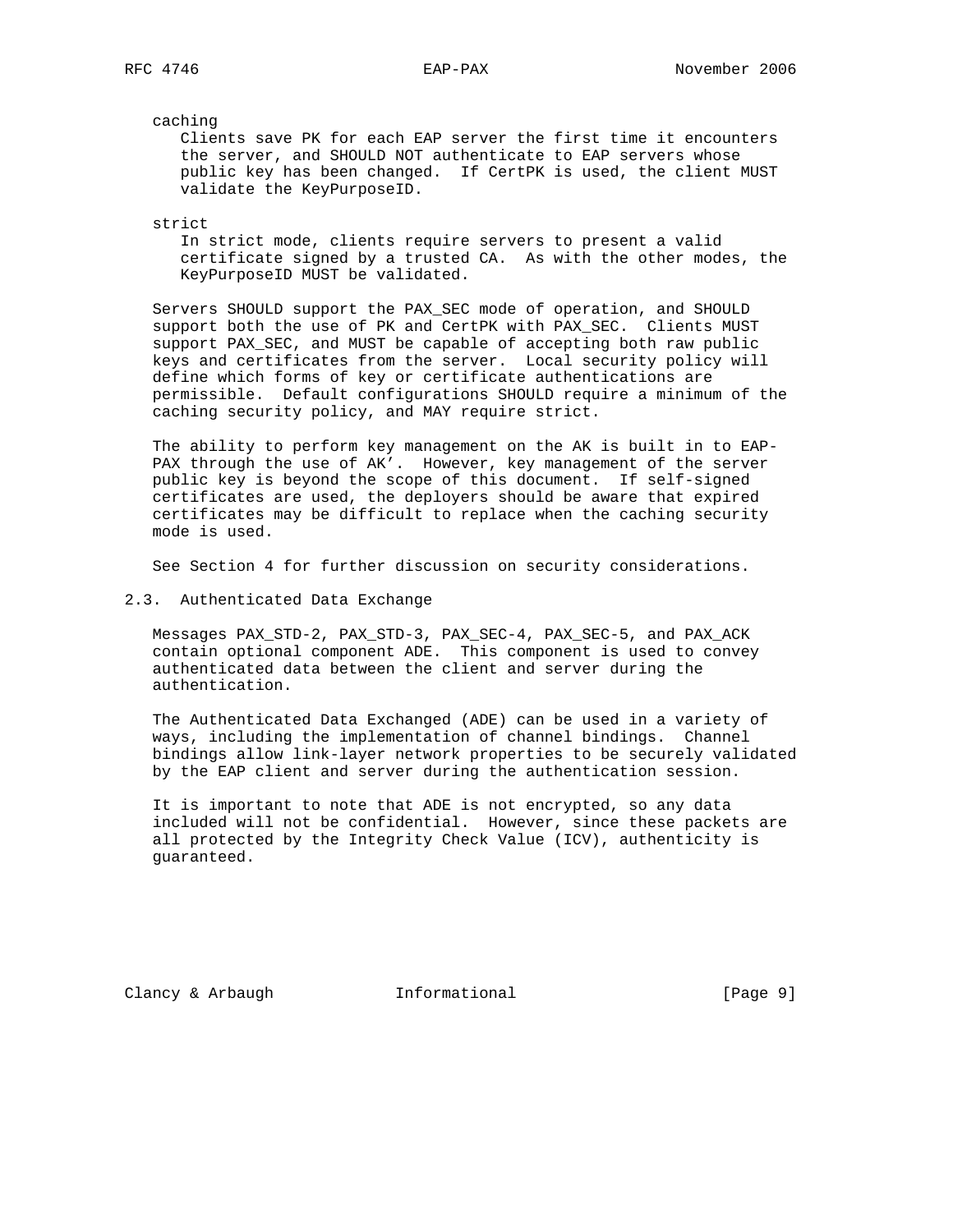The ADE element consists of an arbitrary number of subelements, each with length and type specified. If the number and size of subelements is too large, packet fragmentation will be necessary. Vendor-specific options are supported. See Section 3.3.

 Note that more than 1.5 round-trips may be necessary to execute a particular authenticated protocol within EAP-PAX. In this case, instead of sending an EAP-Success after receiving the PAX\_ACK, the server can continue sending PAX\_ACK messages with attached elements. The client responds to these PAX\_ACK messages with PAX\_ACK messages possibly containing more ADE elements. Such an execution could look something like the following:

|                                                | PAX_STD-1           |
|------------------------------------------------|---------------------|
| $PAX_STD-2(ADE[1])$                            | <u>___________</u>  |
|                                                | $PAX_STD-3(ADE[2])$ |
| PAX_ACK(ADE[3])                                |                     |
| --------------<br><u>u u u u u u u u u u .</u> | PAX_ACK(ADE[4])     |
|                                                |                     |
|                                                |                     |
| PAX_ACK(ADE[i])                                |                     |
|                                                | $PAX_ACK(ADE[i+1])$ |
| <u> - - - - - - - - - - - - -</u>              |                     |
|                                                |                     |
| EAP-Success or EAP-Failure                     |                     |
|                                                |                     |

Figure 3: Extended Diagram of EAP-PAX Packet Exchanges

## 2.4. Key Derivation

 Keys are derived independently of which authentication mechanism was used. The process uses the entropy value E computed as described above. Session and authentication keys are computed as follows:

 o AK' = PAX-KDF-16(AK, "Authentication Key", E) o MK = PAX-KDF-16(AK, "Master Key", E)

Clancy & Arbaugh **Informational** [Page 10]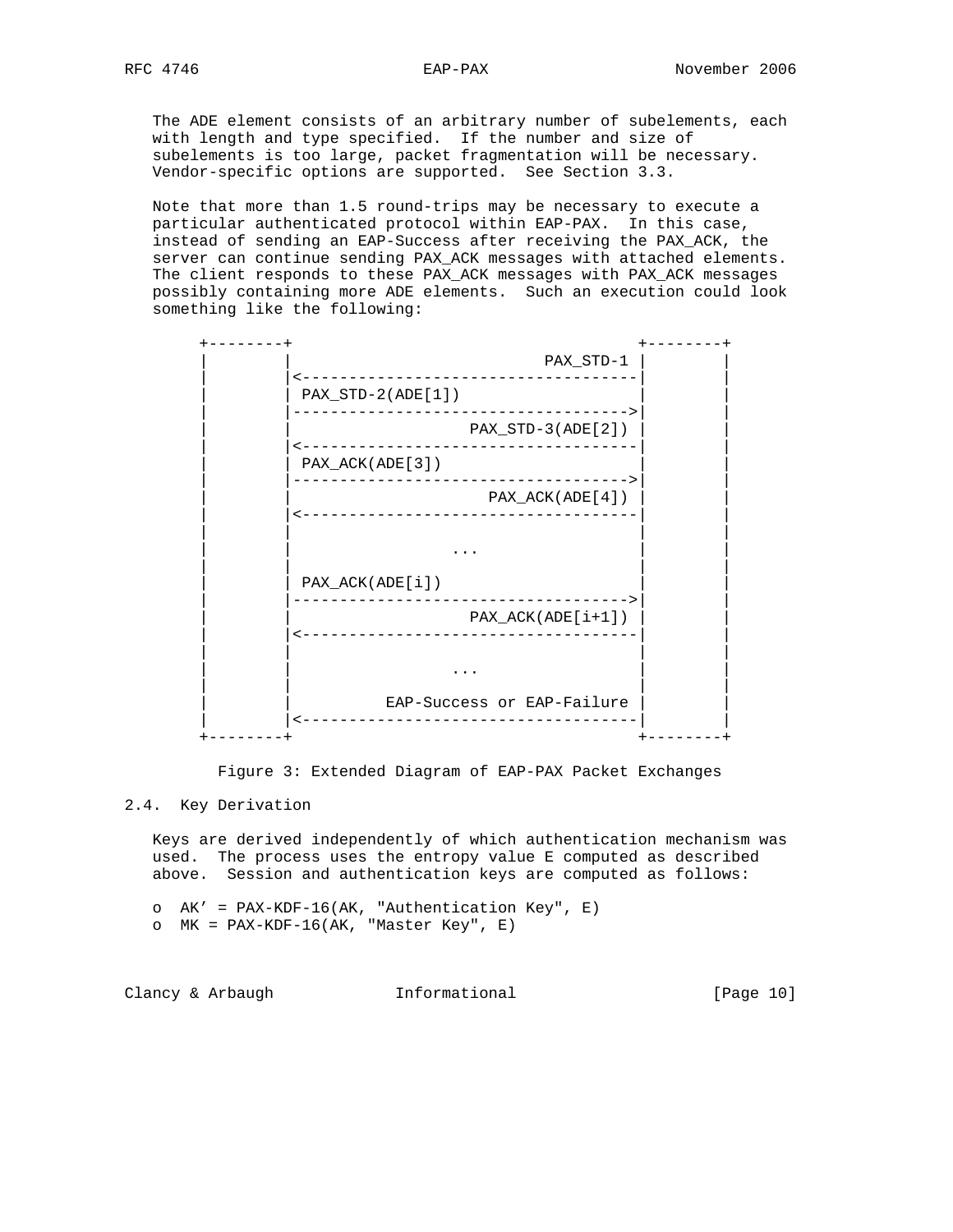o CK = PAX-KDF-16(MK, "Confirmation Key", E) o ICK = PAX-KDF-16(MK, "Integrity Check Key", E)  $O$  MID = PAX-KDF-16(MK, "Method ID", E) o MSK = PAX-KDF-64(MK, "Master Session Key", E) o EMSK = PAX-KDF-64(MK, "Extended Master Session Key", E) o IV = PAX-KDF-64(0x00^16, "Initialization Vector", E)

 The IV is computed using a 16-octet NULL key. The value of AK' is only used to replace AK if a key update is being performed. The EAP Method ID is represented in ASCII as 32 hexadecimal characters without any octet delimiters such as colons or dashes.

 The EAP Key Management Framework [IETF.KEY] recommends specification of key names and scope. The EAP-PAX Method-ID is the MID value computed as described above. The EAP peer name is the CID value exchanged in PAX\_STD-2 and PAX\_SEC-2. The EAP server name is an empty string.

## 2.5. Verification Requirements

 In order for EAP-PAX to be secure, MACs must be properly verified each step of the way. Any packet with an ICV (see Section 3.4) that fails validation must be silently discarded. After ICV validation, the following checks must be performed:

#### PAX\_STD-2

 The server MUST validate the included MAC, as it serves to authenticate the client to the server. If this validation fails, the server MUST send an EAP-Failure message.

## PAX\_STD-3

 The client MUST validate the included MAC, as it serves to authenticate the server to the client. If this validation fails, the client MUST send an EAP-Failure message.

#### PAX\_SEC-1

 The client MUST validate PK or CertPK in a manner specified by its local security policy (see Section 2.2). If this validation fails, the client MUST send an EAP-Failure message.

## PAX\_SEC-2

 The server MUST verify that the decrypted value of M matches the value transmitted in PAX\_SEC-1. If this validation fails, the server MUST send an EAP-Failure message.

Clancy & Arbaugh **Informational** [Page 11]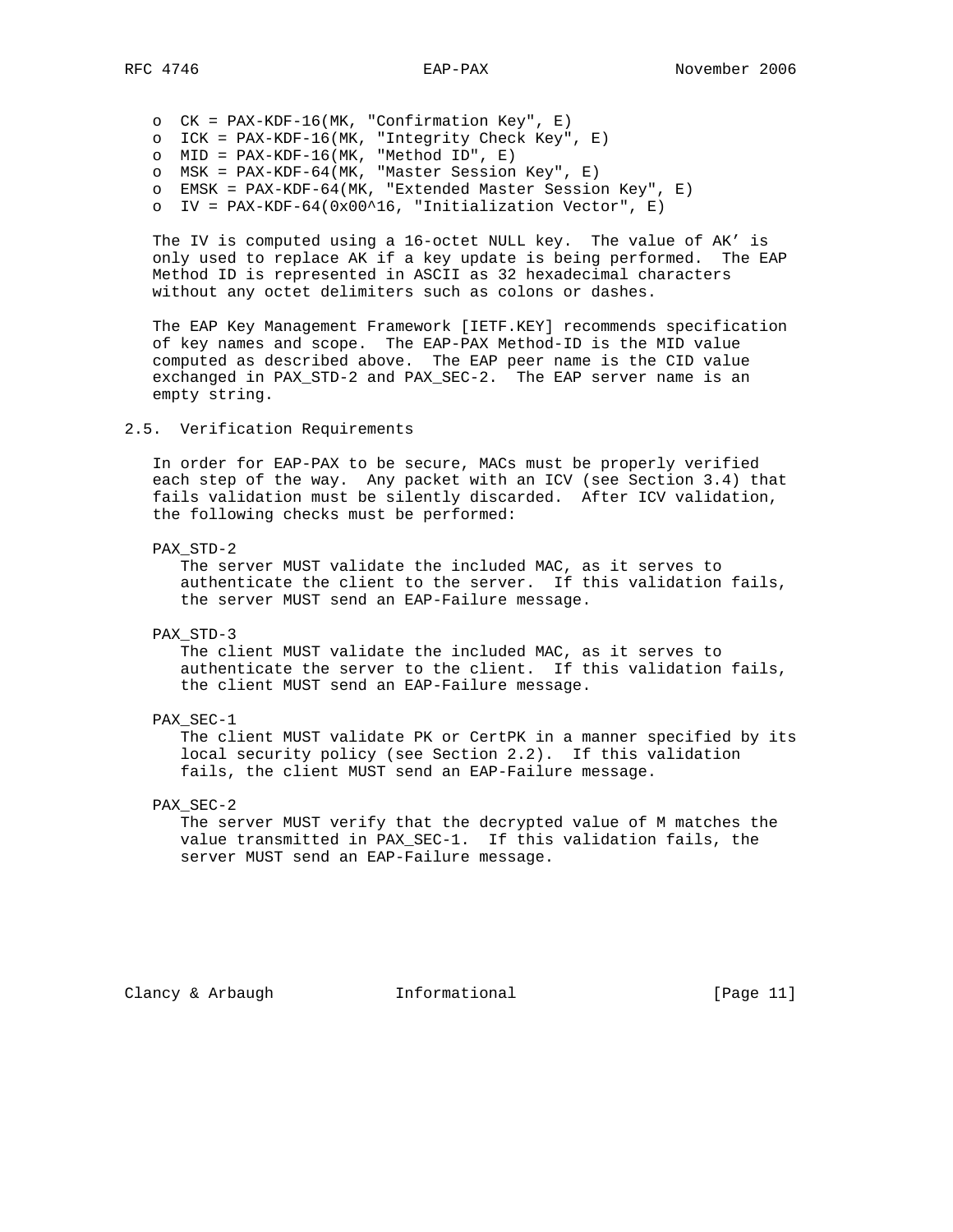PAX\_SEC-3

 The client MUST validate the included MAC, as it serves to prevent replay attacks. If this validation fails, the client MUST send an EAP-Failure message.

PAX\_SEC-4

 The server MUST validate the included MAC, as it serves to authenticate the client to the server. If this validation fails, the server MUST send an EAP-Failure message.

PAX\_SEC-5

 The client MUST validate the included MAC, as it serves to authenticate the server to the client. If this validation fails, the client MUST send an EAP-Failure message.

PAX-ACK

 If PAX-ACK is received in response to a message fragment, the receiver continues the protocol execution. If PAX-ACK is received in response to PAX\_STD-3 or PAX\_SEC-5, then the server MUST send an EAP-Success message. This indicates a successful execution of PAX.

2.6. PAX Key Derivation Function

 The PAX-KDF is a secure key derivation function used to generate various keys from the provided entropy and shared key.

 $PAX-KDF-W(X, Y, Z)$ 

W length, in octets, of the desired output

X secret key used to protect the computation

Y public identifier for the key being derived

Z exchanged entropy used to seed the KDF

Let's define some variables and functions:

```
\circ M_i = MAC_X(Y || Z || i), where i is an 8-bit unsigned integer
O L = ceiling(W/16)
o F(A, B) = first A octets of binary data B
```
We define PAX-KDF-W(X, Y, Z) = F(W, M\_1 || M\_2 || ... || M\_L).

Consequently for the two values of W used in this document, we have:

 o PAX-KDF-16(X, Y, Z) = MAC\_X(Y || Z || 0x01) o PAX-KDF-64(X, Y, Z) = MAC\_X(Y || Z || 0x01) || MAC\_X(Y || Z || 0x02) || MAC\_X(Y || Z || 0x03) || MAC\_X(Y || Z || 0x04)

Clancy & Arbaugh Theormational [Page 12]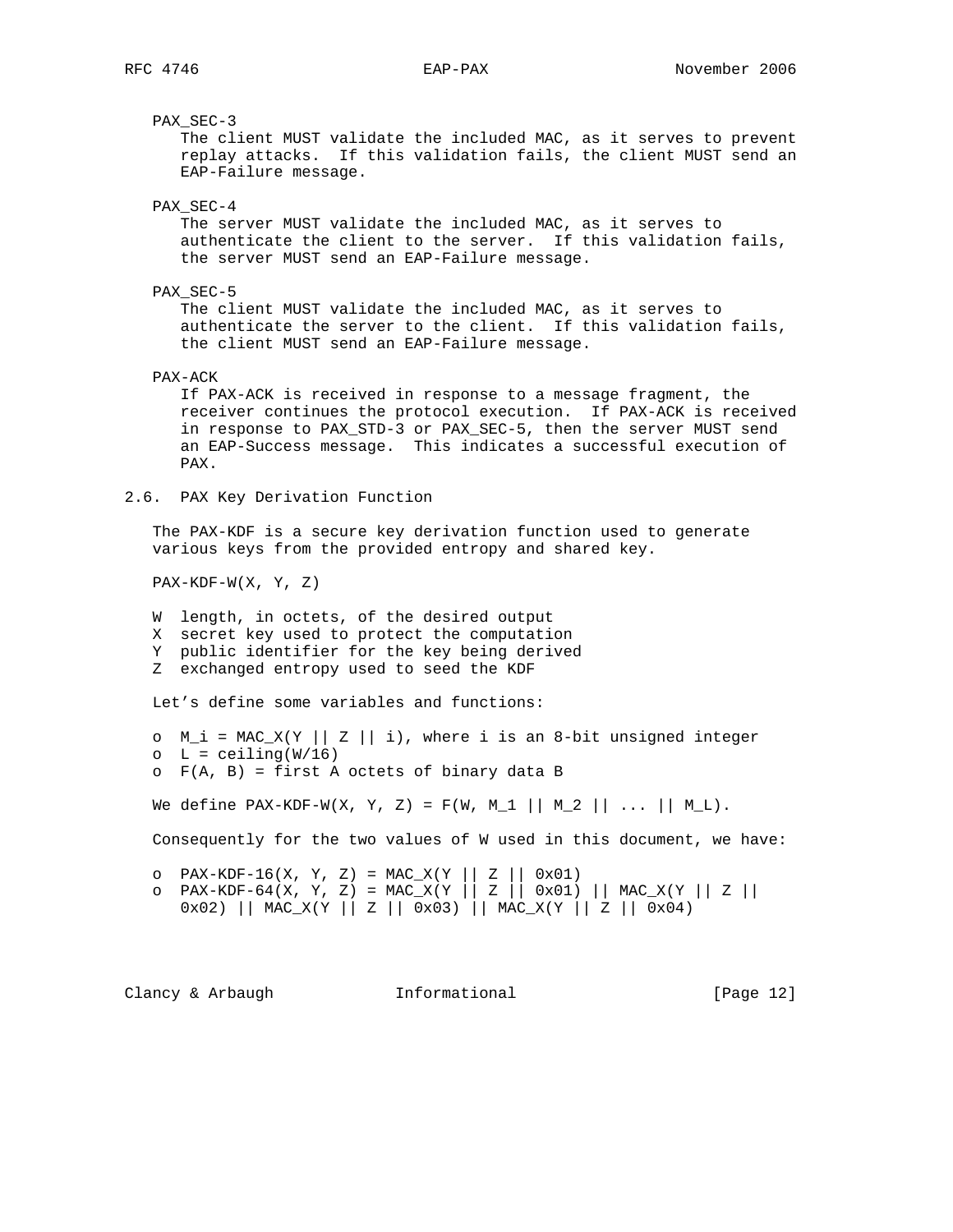The MAC used in the PRF is extensible and is the same MAC used in the rest of the protocol. It is specified in the EAP-PAX header.

3. Protocol Specification

 In this section, the packet format and content for the EAP-PAX messages are defined.

EAP-PAX packets have the following structure:

 --- bit offset ---> 0  $1$  2 3 0 1 2 3 4 5 6 7 8 9 0 1 2 3 4 5 6 7 8 9 0 1 2 3 4 5 6 7 8 9 0 1 +-+-+-+-+-+-+-+-+-+-+-+-+-+-+-+-+-+-+-+-+-+-+-+-+-+-+-+-+-+-+-+-+ | Code | Identifier | Length | +-+-+-+-+-+-+-+-+-+-+-+-+-+-+-+-+-+-+-+-+-+-+-+-+-+-+-+-+-+-+-+-+ | Type | OP-Code | Flags | MAC ID | +-+-+-+-+-+-+-+-+-+-+-+-+-+-+-+-+-+-+-+-+-+-+-+-+-+-+-+-+-+-+-+-+ | DH Group ID | Public Key ID | | +-+-+-+-+-+-+-+-+-+-+-+-+-+-+-+-+ + | | ... Payload ... | | +-+-+-+-+-+-+-+-+-+-+-+-+-+-+-+-+-+-+-+-+-+-+-+-+-+-+-+-+-+-+-+-+ | | ... ICV ... | | +-+-+-+-+-+-+-+-+-+-+-+-+-+-+-+-+-+-+-+-+-+-+-+-+-+-+-+-+-+-+-+-+

Figure 4: EAP-PAX Packet Structure

3.1. Header Specification

 The Code, Identifier, Length, and Type fields are all part of the EAP header, and defined in [RFC3748]. IANA has allocated EAP Method Type 46 for EAP-PAX; thus, the Type field in the EAP header MUST be 46.

3.1.1. Op-Code

The OP-Code field is one of the following values:

| $\circ$ |  | $0x01 : PAX STD-1$ |
|---------|--|--------------------|
| $\circ$ |  | $0x02$ : PAX STD-2 |
| $\circ$ |  | $0x03$ : PAX STD-3 |
| $\circ$ |  | $0x11 : PAX SEC-1$ |
| $\circ$ |  | $0x12$ : PAX SEC-2 |
| $\circ$ |  | $0x13$ : PAX SEC-3 |
| $\cap$  |  | $0x14$ : PAX SEC-4 |

Clancy & Arbaugh Tnformational (Page 13)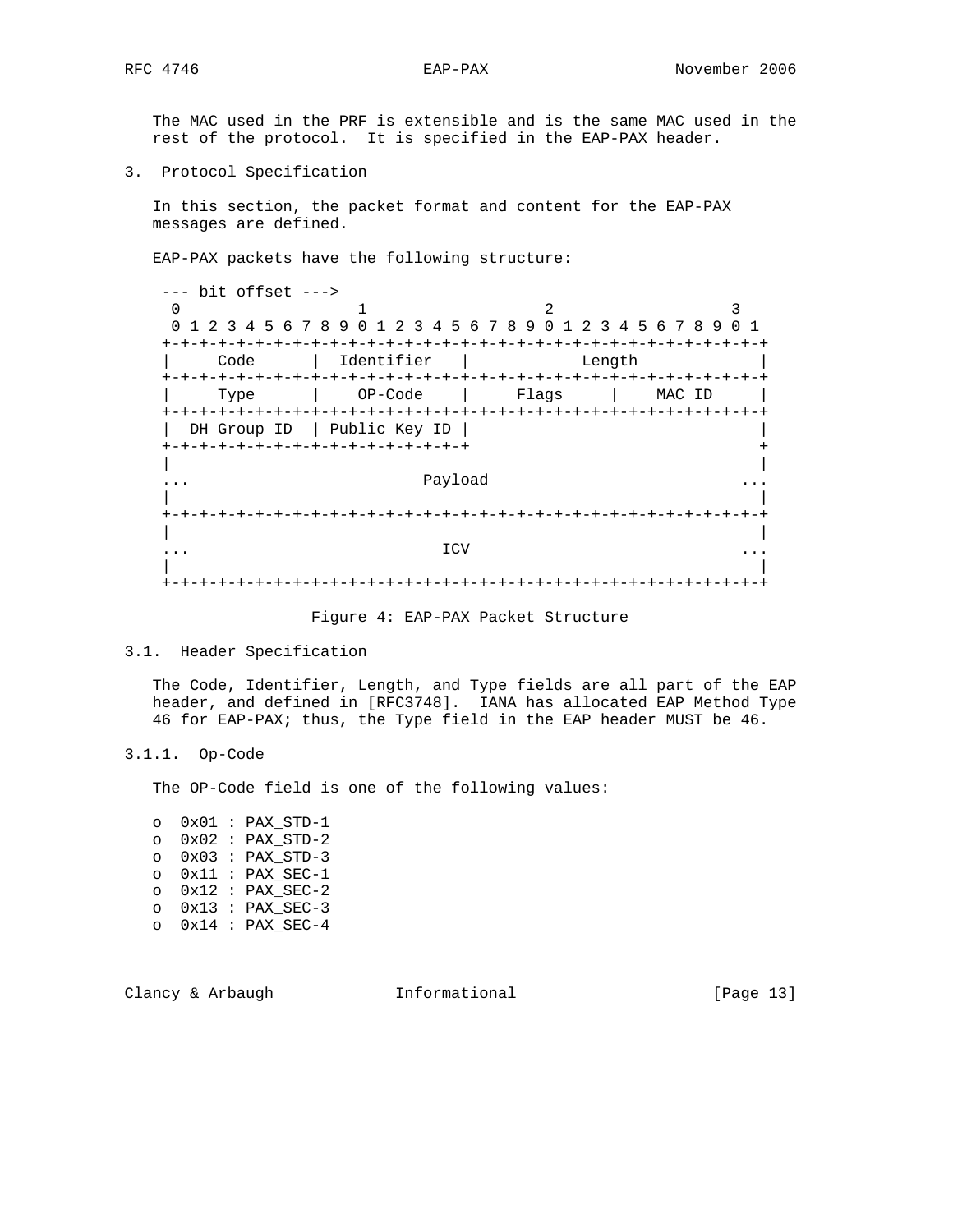o 0x15 : PAX\_SEC-5 o 0x21 : PAX-ACK

#### 3.1.2. Flags

 The flags field is broken up into 8 bits each representing a binary flag. The field is defined as the Logical OR of the following values:

 o 0x01 : more fragments (MF) o 0x02 : certificate enabled (CE) o 0x04 : ADE Included (AI) o 0x08 - 0x80 : reserved

 The MF flag is set if the current packet required fragmentation, and further fragments need to be transmitted. If a packet does not require fragmentation, the MF flag is not set.

 When a payload requires fragmentation, each fragment is transmitted, and the receiving party responds with a PAX-ACK packet for each received fragment.

 When using PAX\_STD, the CE flag MUST be zero. When using PAX\_SEC, the CE flag MUST be set if PAX\_SEC-1 includes CertPK. It MUST NOT be set if PAX\_SEC-1 includes PK. If CE is set in PAX\_SEC-1, it MUST be set in PAX\_SEC-2, PAX\_SEC-3, PAX\_SEC-4, and PAX\_SEC-5. If either party detects an inconsistent value of the CE flag, he MUST send an EAP-Failure message and discontinue the session.

 The AI flag indicates the presence of an ADE element. AI MUST only be set on packets PAX\_STD-2, PAX\_STD-3, PAX\_SEC-4, PAX\_SEC-5, and PAX\_ACK if an ADE element is included. On packets of other types, ADE elements MUST be silently discarded as they cannot be authenticated.

3.1.3. MAC ID

 The MAC field specifies the cryptographic hash used to generate the keyed hash value. The following are currently supported:

 o 0x01 : HMAC\_SHA1\_128 [FIPS198] [FIPS180] o 0x02 : HMAC\_SHA256\_128 [FIPS180]

3.1.4. DH Group ID

 The Diffie-Hellman group field specifies the group used in the Diffie-Hellman computations. The following are currently supported:

Clancy & Arbaugh Theormational [Page 14]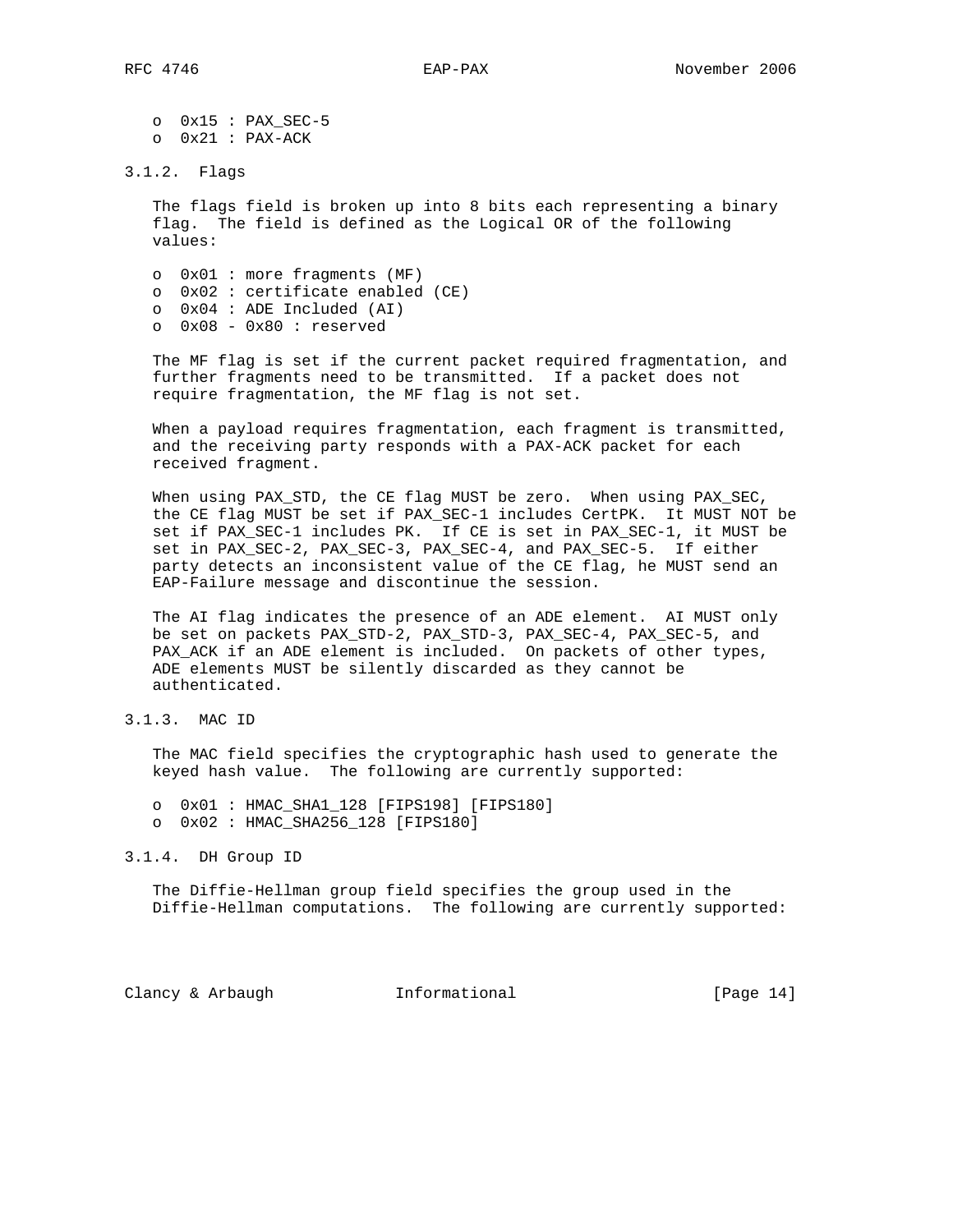o 0x00 : NONE (iff not performing a key update) o 0x01 : 2048-bit MODP Group (IANA DH Group 14) [RFC3526] o 0x02 : 3072-bit MODP Group (IANA DH Group 15) [RFC3526] o 0x03 : NIST ECC Group P-256 [FIPS186]

 If no key update is being performed, the DH Group ID field MUST be zero. Otherwise, the DH Group ID field MUST NOT be zero.

3.1.5. Public Key ID

 The Public Key ID field specifies the cipher used to encrypt the client's EAP-Response in PAX\_SEC-2.

The following are currently supported:

 o 0x00 : NONE (if using PAX\_STD) o 0x01 : RSAES-OAEP [RFC3447] o 0x02 : RSA-PKCS1-V1\_5 [RFC3447] o 0x03 : El-Gamal Over NIST ECC Group P-256 [FIPS186]

 If PAX\_STD is being executed, the Public Key ID field MUST be zero. If PAX\_SEC is being executed, the Public Key ID field MUST NOT be zero.

 When using RSAES-OAEP, the hash algorithm and mask generation algorithm used SHALL be the MAC specified by the MAC ID, keyed using an all-zero key. The label SHALL be null.

 The RSA-based schemes specified here do not dictate the length of the public keys. DER encoding rules will specify the key size in the key or certificate [X.690]. Key sizes SHOULD be used that reflect the desired level of security.

3.1.6. Mandatory to Implement

 The following ciphersuite is mandatory to implement and achieves roughly 112 bits of security:

o HMAC\_SHA1\_128

- o IANA DH Group 14 (2048 bits)
- o RSA-PKCS1-V1\_5 (RECOMMEND 2048-bit public key)

 The following ciphersuite is RECOMMENDED and achieves 128 bits of security:

o HMAC\_SHA256\_128

- o IANA DH Group 15 (3072 bits)
- o RSAES-OAEP (RECOMMEND 3072-bit public key)

Clancy & Arbaugh **Informational** [Page 15]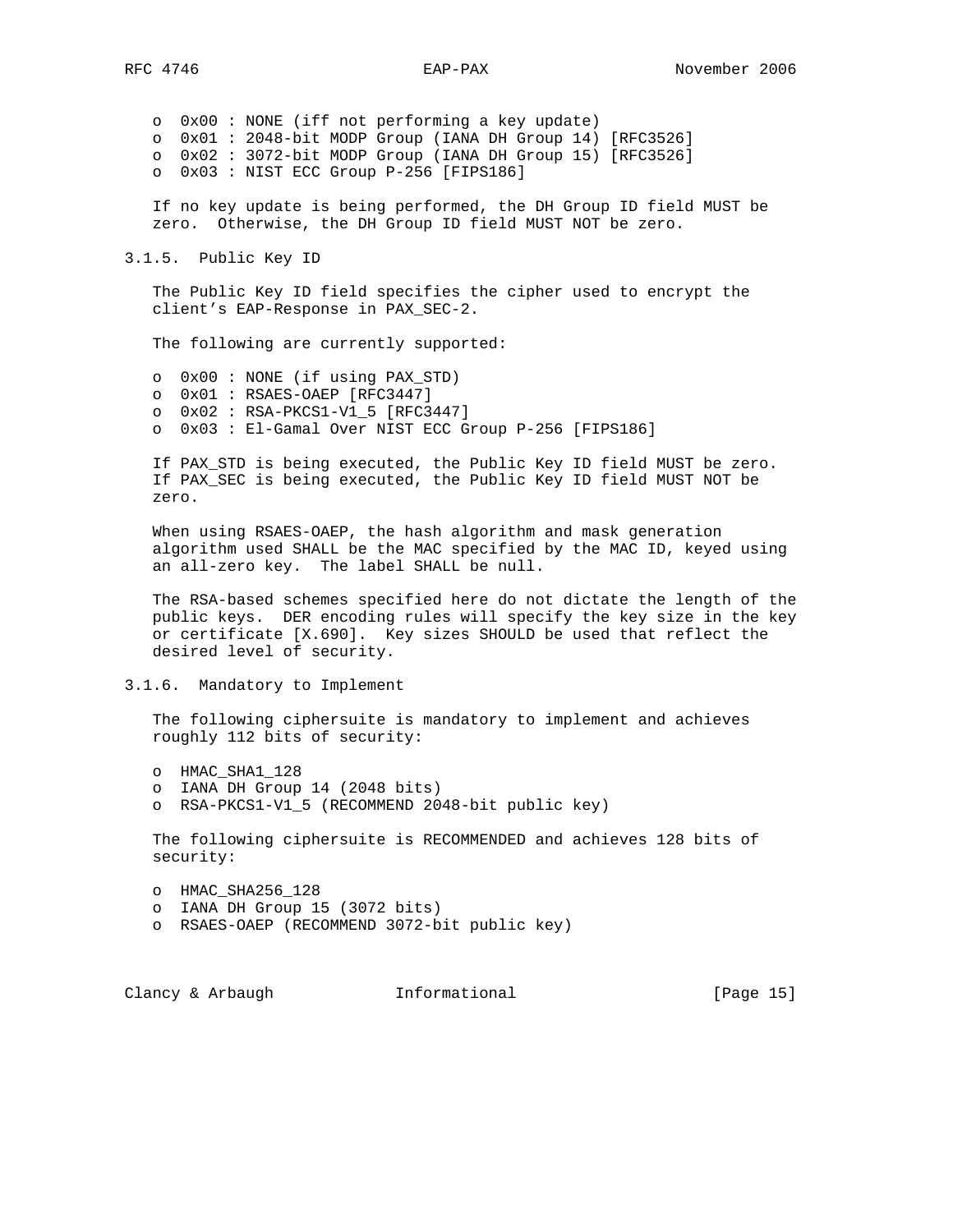## 3.2. Payload Formatting

 This section describes how to format the payload field. Depending on the packet type, different values are transmitted. Sections 2.1 and 2.2 define the fields, and in what order they are to be concatenated. For simplicity and since many field lengths can vary with the ciphersuite, each value is prepended with a 2-octet length value encoded as an integer as described below. This length field MUST equal the length in octets of the subsequent value field.

> --- octet offset --->  $\begin{array}{ccc} 0 & & 1 \end{array}$  0 1 2 3 4 5 6 7 8 9 0 1 2 3 4 5 +---+--------------------- |len| value .... +---+--------

Figure 5: Length Encoding for Data Elements

 All integer values are stored as octet arrays in network-byte order, with the most significant octet first. Integers are padded on the most significant end to reach octet boundaries.

 Public keys and certificates SHALL be in X.509 format [RFC3280] encoded using the Distinguished Encoding Rules (DER) format [X.690].

 Strings are not null-terminated and are encoded using UTF-8. Binary data, such as message authentication codes, are transmitted as-is.

 MACs are computed by concatenating the specified values in the specified order. Note that for MACs, length fields are not included, though the resulting MAC will itself have a length field. Values are encoded as described above, except that no length field is specified.

 To illustrate this process, an example is presented. What follows is the encoding of the payload for PAX\_STD-2. The three basic steps will be computing the MAC, forming the payload, and encrypting the payload.

 To create the MAC, we first need to form the buffer that will be MACed. For this example, assume that no key update is being done and HMAC\_SHA1\_128 is used such that the result will be a 16-octet value.

Clancy & Arbaugh **Informational** [Page 16]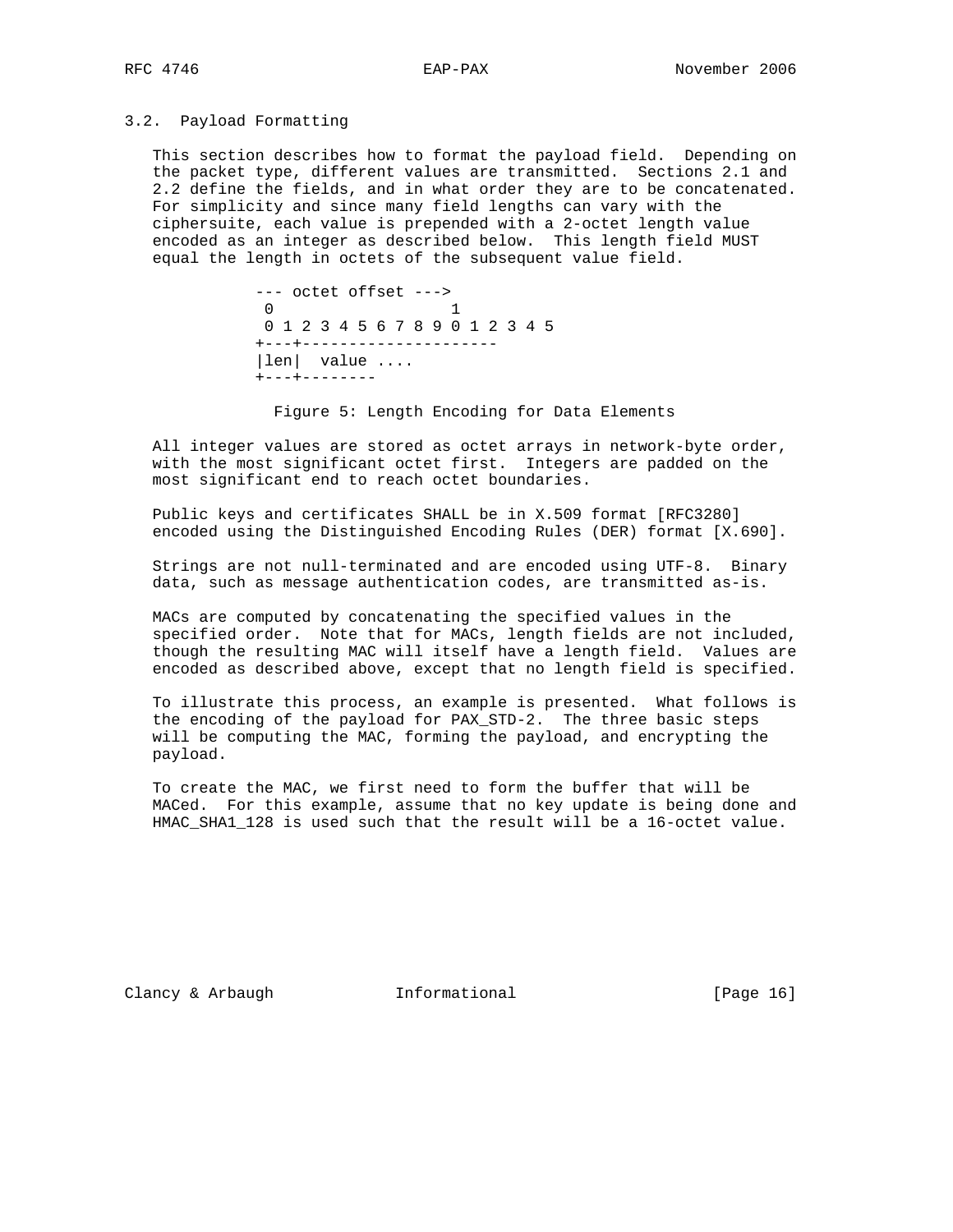--- octet offset ---> 0  $1$  2 3 0 1 2 3 4 5 6 7 8 9 0 1 2 3 4 5 6 7 8 9 0 1 2 3 4 5 6 7 8 9 0 1 +-+-+-+-+-+-+-+-+-+-+-+-+-+-+-+-+-+-+-+-+-+-+-+-+-+-+-+-+-+-+-+-+ | 32-octet integer A | +-+-+-+-+-+-+-+-+-+-+-+-+-+-+-+-+-+-+-+-+-+-+-+-+-+-+-+-+-+-+-+-+ 32-octet integer B +-+-+-+-+-+-+-+-+-+-+-+-+-+-+-+-+-+-+-+-+-+-+-+-+-+-+-+-+-+-+-+-+ | | ... variable length CID ... | | +-+-+-+-+-+-+-+-+-+-+-+-+-+-+-+-+-+-+-+-+-+-+-+-+-+-+-+-+-+-+-+-+ || ||  $CK$   $\leftarrow$  > MAC  $\|$  $\sqrt{2}$  --- octet offset --->  $\begin{array}{ccc} 0 & & 1 \end{array}$  0 1 2 3 4 5 6 7 8 9 0 1 2 3 4 5 +-+-+-+-+-+-+-+-+-+-+-+-+-+-+-+-+ | 16-octet MAC output | +-+-+-+-+-+-+-+-+-+-+-+-+-+-+-+-+ Figure 6: Example Encoding of PAX\_STD-2 MAC Data With this, we can now create the encoded payload: --- octet offset ---> 0  $1$  2 3 0 1 2 3 4 5 6 7 8 9 0 1 2 3 4 5 6 7 8 9 0 1 2 3 4 5 6 7 8 9 0 1 +-+-+-+-+-+-+-+-+-+-+-+-+-+-+-+-+-+-+-+-+-+-+-+-+-+-+-+-+-+-+-+-+ |32 | 32-octet integer B +-+-+-+-+-+-+-+-+-+-+-+-+-+-+-+-+-+-+-+-+-+-+-+-+-+-+-+-+-+-+-+-+ | L | | +-+-+-+-+ + | | ... L-octet CID ... | | +-+-+-+-+-+-+-+-+-+-+-+-+-+-+-+-+-+-+-+-+-+-+-+-+-+-+-+-+-+-+-+-+ |16 | MAC computed above | +-+-+-+-+-+-+-+-+-+-+-+-+-+-+-+-+-+-+

Figure 7: Example Encoding of PAX\_STD-2 Packet

Clancy & Arbaugh Theormational [Page 17]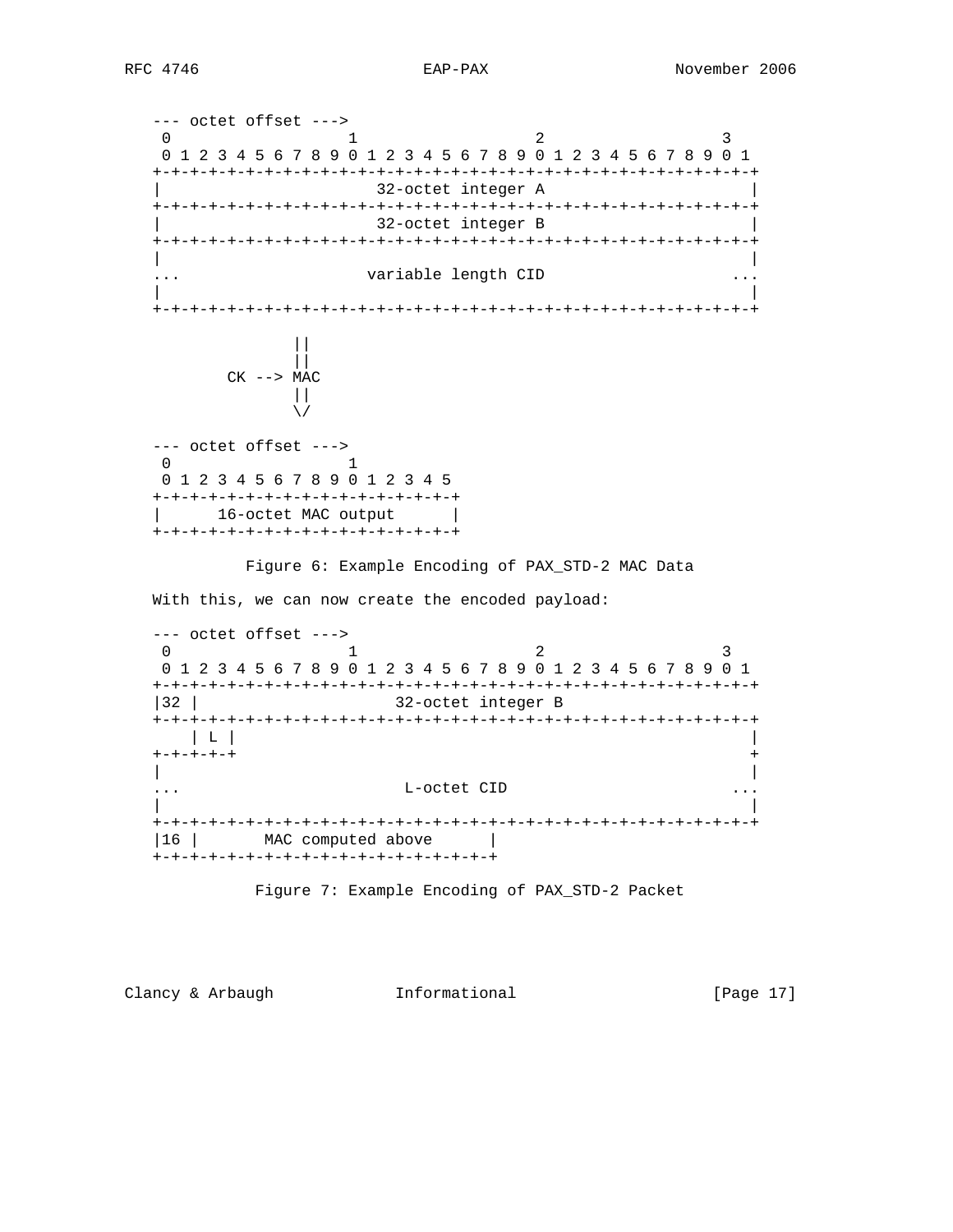These 52+L octets are then attached to the packet as the payload. The ICV is then computed by MACing the packet headers and payload, and appended after the payload (see Section 3.4).

3.3. Authenticated Data Exchange (ADE)

 This section describes the formatting of the ADE elements. ADE elements can only occur on packets of type PAX\_STD-2, PAX\_STD-3, PAX SEC-4, PAX\_SEC-5, and PAX\_ACK. Values included in other packets MUST be silently ignored.

 The ADE element is preceded by its 2-octet length L. Each subelement has first a 2-octet length Li followed by a 2-octet type Ti. The entire ADE element looks as follows:

 --- octet offset ---> 0  $1$  2 3 0 1 2 3 4 5 6 7 8 9 0 1 2 3 4 5 6 7 8 9 0 1 2 3 4 5 6 7 8 9 0 1 +-+-+-+-+-+-+-+-+-+-+-+-+-+-+-+-+-+-+-+-+-+-+-+-+-+-+-+-+-+-+-+-+ | L |L1 |T1 | | +-+-+-+-+-+-+ + | | subADE-1, type T1, length L1 | | + +-+-+-+-+-+-+-+-+-+-+-+-+-+-+-+-+-+-+-+-+-+-+ | |L2 |T2 | | +-+-+-+-+-+-+-+-+-+-+-+-+-+-+ + | | ... subADE-2, type T2, length L2 ... | | + +-+-+-+-+-+-+-+-+-+-+-+-+-+-+-+-+-+-+-+-+-+-+-+-+-+-+-+ | more subADE elements... +-+-+-+-+-+-+-+-+-+-+-+-+-+-+-+-+-+-+-+-+-+-+-+-+-+-+-+-+-+-+-+-+

Figure 8: Encoding of ADE Components

The following type values have been allocated:

 o 0x01 : Vendor Specific o 0x02 : Client Channel Binding Data o 0x03 : Server Channel Binding Data

Clancy & Arbaugh Tnformational [Page 18]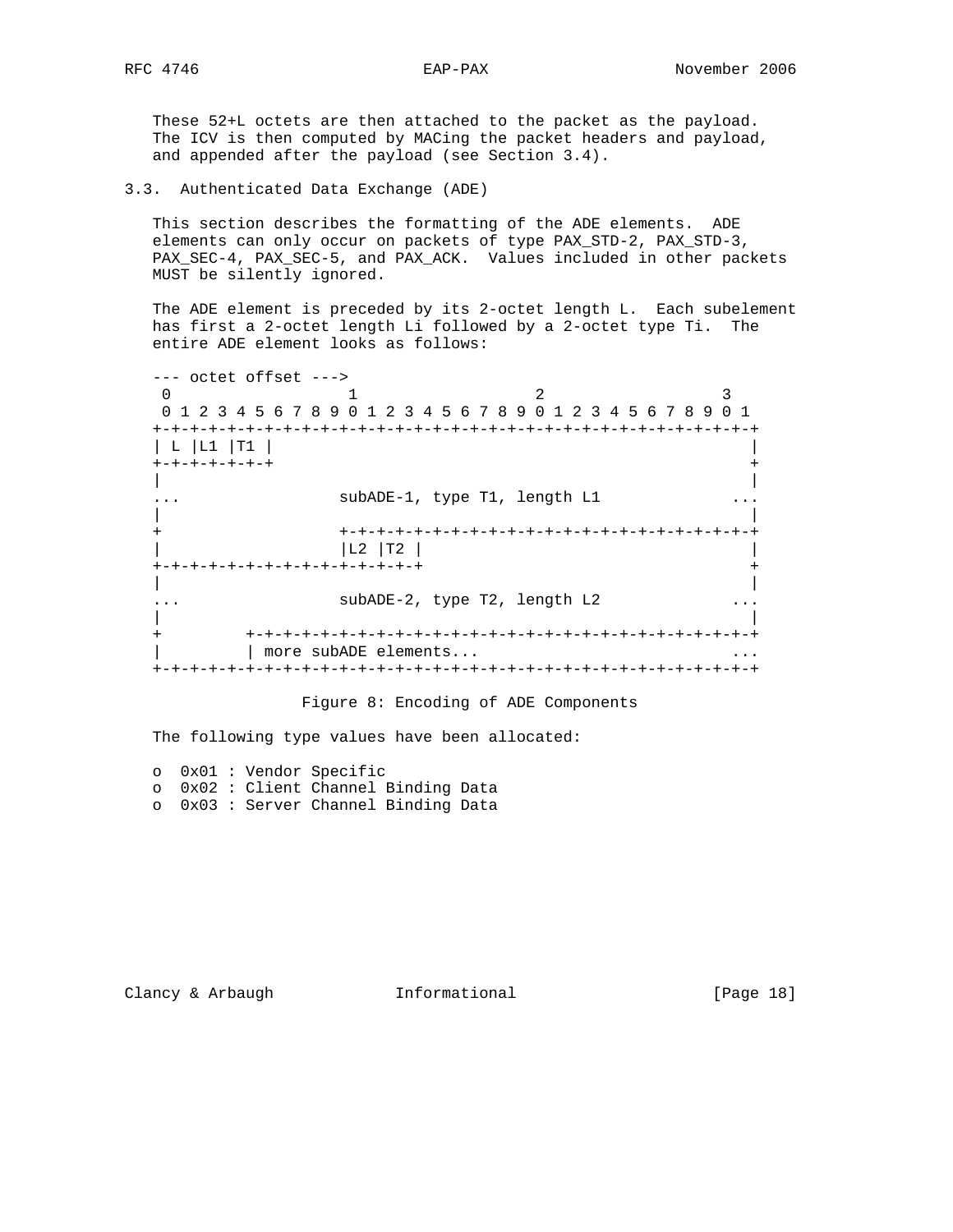The first three octets of a subADE utilizing type code 0x01 must be the vendor's Enterprise Number [RFC3232] as registered with IANA. The format for such a subADE is as follows:

 --- octet offset ---> 0 1 2 3 0 1 2 3 4 5 6 7 8 9 0 1 2 3 4 5 6 7 8 9 0 1 2 3 4 5 6 7 8 9 0 1 +-+-+-+-+-+-+-+-+-+-+-+-+-+-+-+-+-+-+-+-+-+-+-+-+-+-+-+-+-+-+-+-+ |Li | 1 | ENi | | +-+-+-+-+-+-+-+ + | | ... subADE-i, type Vendor Specific, length Li, vendor ENi ... | | +-+-+-+-+-+-+-+-+-+-+-+-+-+-+-+-+-+-+-+-+-+-+-+-+-+-+-+-+-+-+-+-+

Figure 9: Encoding of Vendor-specific ADE

 Channel binding subADEs have yet to be defined. Future IETF documents will specify the format for these subADE fields.

3.4. Integrity Check Value (ICV)

 The ICV is computed as the MAC over the entire EAP packet, including the EAP header, the EAP-PAX header, and the EAP-PAX payload. The MAC is keyed using the 16-octet ICK, using the MAC type specified by the MAC ID in the EAP-PAX header. For packets of type PAX\_STD-1, PAX\_SEC-1, PAX\_SEC-2, and PAX\_SEC-3, where the MK has not yet been derived, the MAC is keyed using a zero-octet NULL key.

 If the ICV field is incorrect, the receiver MUST silently discard the packet.

4. Security Considerations

 Any authentication protocol, especially one geared for wireless environments, must assume that adversaries have many capabilities. In general, one must assume that all messages between the client and server are delivered via the adversary. This allows passive attackers to eavesdrop on all traffic, while active attackers can modify data in any way before delivery.

 In this section, we discuss the security properties and requirements of EAP-PAX with respect to this threat model. Also note that the security of PAX can be proved using under the Random Oracle model.

Clancy & Arbaugh Informational [Page 19]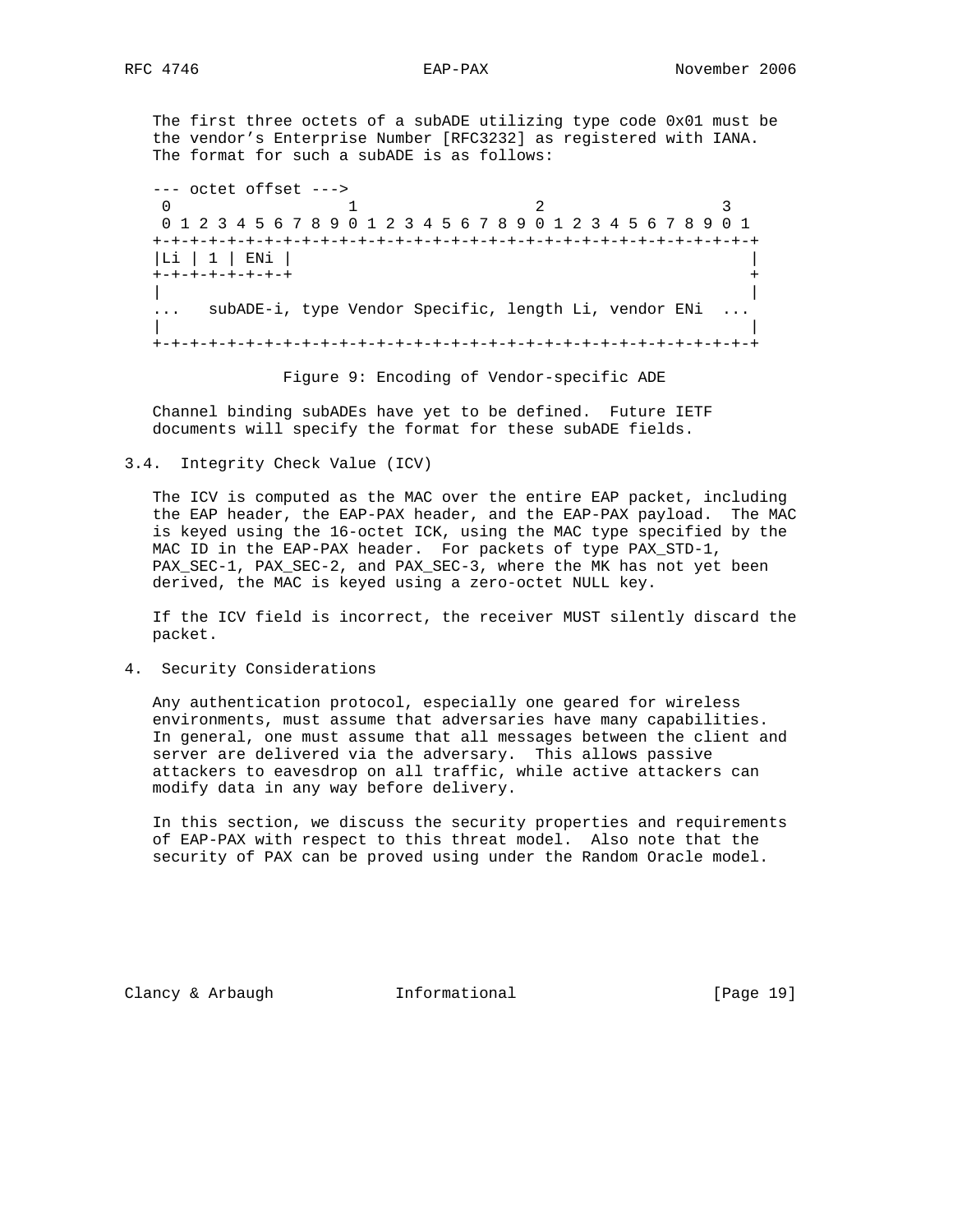# 4.1. Server Certificates

 PAX\_SEC can be used in several configurations. It can be used with or without a server-side certificate. Section 2.2 details the possible modes and the resulting security risk.

 When using PAX\_SEC for identity protection and not using a CA-signed certificate, an attacker can convince a client to reveal his username. To achieve this, an attacker can simply forge a PAX\_SEC-1 message and send it to the client. The client would respond with a PAX\_SEC-2 message containing his encrypted username. The attacker can then use his associated private key to decrypt the client's username. Use of key caching can reduce the risk of identity revelation by allowing clients to detect when the EAP server to which they are accustom has a different public key.

 When provisioning with PAX\_SEC and not using a CA-signed certificate, an attacker could first forge a PAX\_SEC-1 message and send it to the client. The client would respond with a PAX\_SEC-2 message. Using the decrypted value of N, an attacker could forge a PAX\_SEC-3 message. Once the client responds with a PAX\_SEC-4 message, an attacker can guess values of the weak AK and compute CK = PAX-KDF(AK, "Confirmation Key", g^XY). Given enough time, the attacker can obtain both the old AK and new AK' and forge a responding PAX\_SEC-5.

## 4.2. Server Security

 In order to maintain a reasonable security policy, the server should manage five pieces of information concerning each user, most obviously, the username and current key. In addition, the server must keep a bit that indicates whether the current key is weak. Weak keys must be updated prior to key derivation. Also, the server should track the date of last key update. To implement the coarse grained forward secrecy, the authentication key must be updated on a regular basis, and this field can be used to expire keys. Last, the server should track the previous key, to prevent attacks where an adversary desynchronizes the key state by interfering with PAX-ACK packets. See Appendix B for more suggested implementation strategies that prevent key desynchronization attacks.

 Since the client keys are stored in plaintext on the server, special care should be given to the overall security of the authentication server. An operating system-level attack yielding root access to an intruder would result in the compromise of all client credentials.

Clancy & Arbaugh Theormational [Page 20]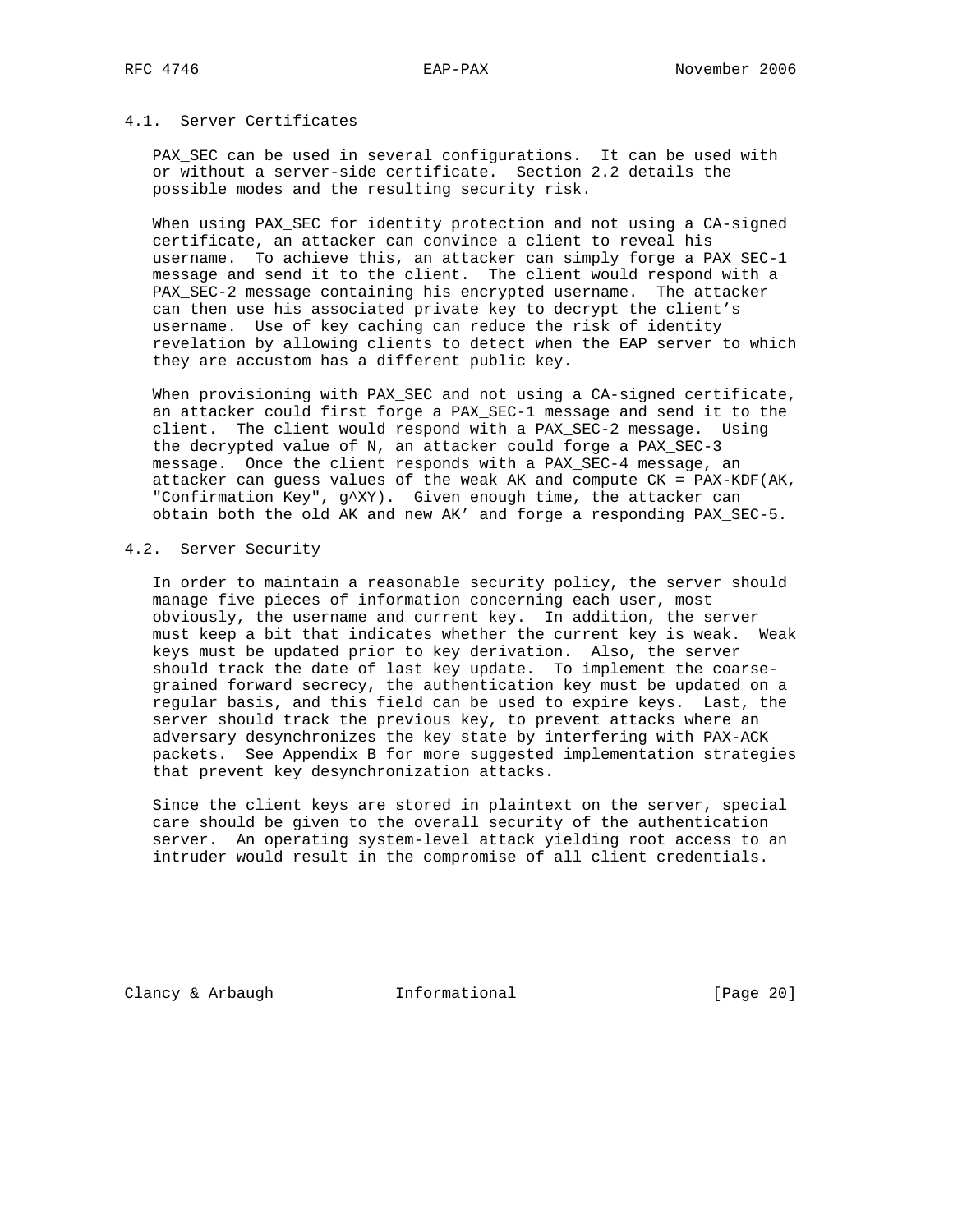## 4.3. EAP Security Claims

 This section describes EAP-PAX in terms of specific security terminology as required by [RFC3748].

4.3.1. Protected Ciphersuite Negotiation

 In the initial packet from the server, the server specifies the ciphersuite in the packet header. The server is in total control of the ciphersuite; thus, a client not supporting the specified ciphersuite will not be able to authenticate. In addition, each client's local security policy should specify secure ciphersuites the client will accept. The ciphersuite specified in PAX\_STD-1 and PAX\_SEC-1 MUST remain the same in successive packets within the same authentication session. Since later packets are covered by an ICV keyed with the ICK, the server can verify that the originally transmitted ciphersuite was not altered by an adversary.

4.3.2. Mutual Authentication

 Both PAX\_STD and PAX\_SEC authenticate the client and the server, and consequently achieve explicit mutual authentication.

4.3.3. Integrity Protection

 The ICV described in Section 3.4 provides integrity protection once the integrity check key has been derived. The header values in the unprotected packets can be verified when an ICV is received later in the session.

4.3.4. Replay Protection

 EAP-PAX is inherently designed to avoid replay attacks by cryptographically binding each packet to the previous one. Also the EAP sequence number is covered by the ICV to further strengthen resistance to replay attacks.

4.3.5. Confidentiality

 With identity protection enabled, PAX\_SEC provides full confidentiality.

## 4.3.6. Key Derivation

 Session keys are derived using the PAX-KDF and fresh entropy supplied by both the client and the server. Since the key hierarchy is derived from the shared password, only someone with knowledge of that password or the capability of guessing it is capable of deriving the

Clancy & Arbaugh Theormational [Page 21]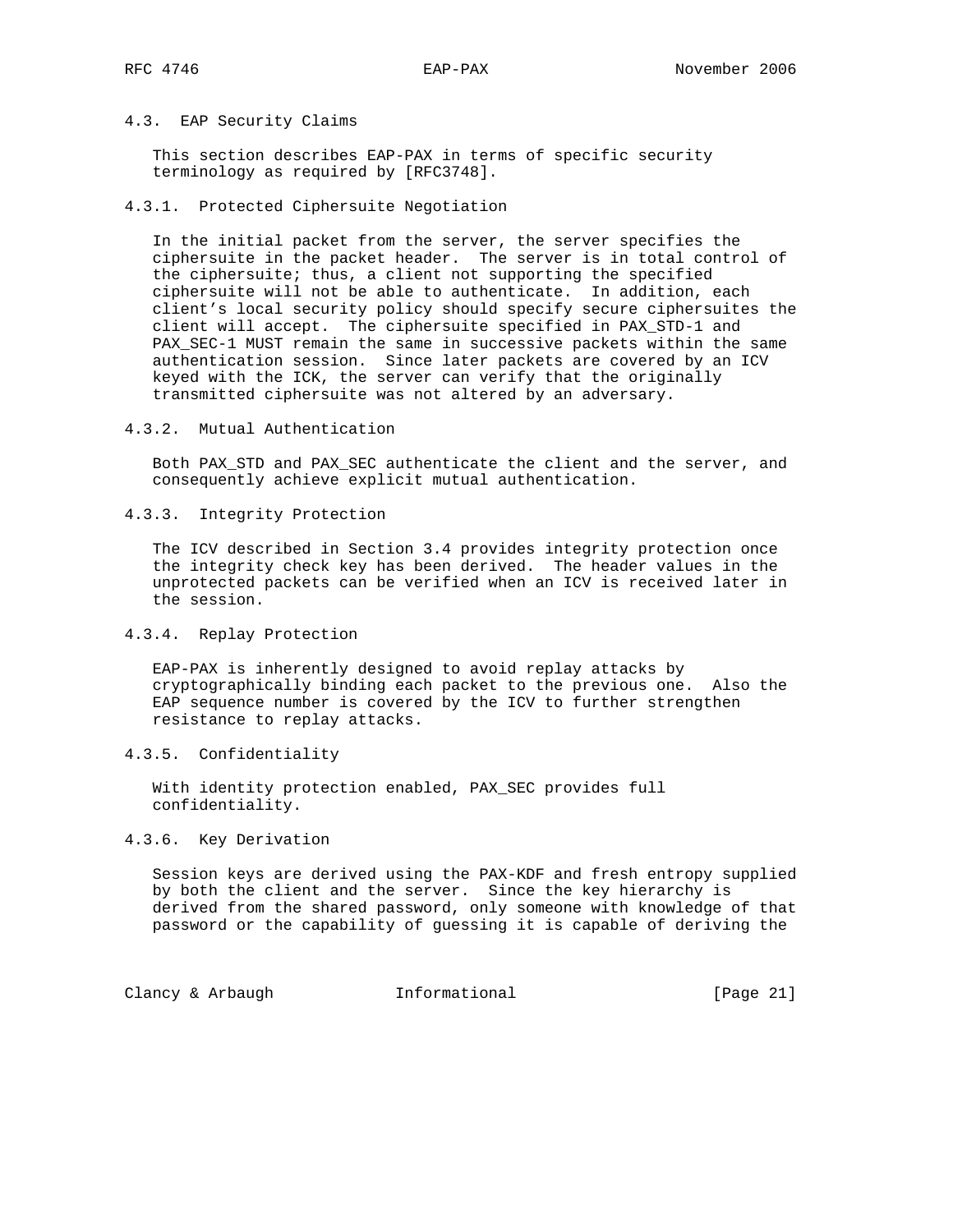session keys. One of the main benefits of PAX\_SEC is that it allows you to bootstrap a strong shared secret using a weak password while preventing offline dictionary attacks.

#### 4.3.7. Key Strength

 Authentication keys are 128 bits. The key generation is protected by a Diffie-Hellman key exchange. It is believed that a 3000-bit MODP public-key scheme is roughly equivalent [RFC3766] to a 128-bit symmetric-key scheme. Consequently, EAP-PAX requires the use of a Diffie-Hellman group with modulus larger than 3000. Also, the exponent used as the private DH parameter must be at least twice as large as the key eventually generated. Consequently, EAP-PAX uses 256-bit DH exponents. Thus, the authentication keys contain the full 128 bits of security.

 Future ciphersuites defined for EAP-PAX MUST contain a minimum of 128 bits of security.

#### 4.3.8. Dictionary Attack Resistance

 EAP-PAX is resistant to dictionary attacks, except for the case where a weak password is initially used and the server is not using a certificate for authentication. See Section 4.1 for more information on resistance to dictionary attacks.

# 4.3.9. Fast Reconnect

 Although a specific fast reconnection option is not included, execution of PAX\_STD requires very little computation time and is therefore bound primarily by the latency of the Authentication, Authorization, and Accounting (AAA) server.

## 4.3.10. Session Independence

 This protocol easily achieves backward secrecy through, among other things, use of the PAX-KDF. Given a current session key, attackers can discover neither the entropy used to generate it nor the key used to encrypt that entropy as it was transmitted across the network.

 This protocol has coarse-grained forward secrecy. Compromised session keys are only useful on data for that session, and one cannot derive AK from them. If an attacker can discover AK, that value can only be used to compromise session keys derived using that AK. Reasonably frequent password updates will help mitigate such attacks.

 Session keys are independently generated using fresh nonces for each session, and therefore the sessions are independent.

Clancy & Arbaugh Theormational [Page 22]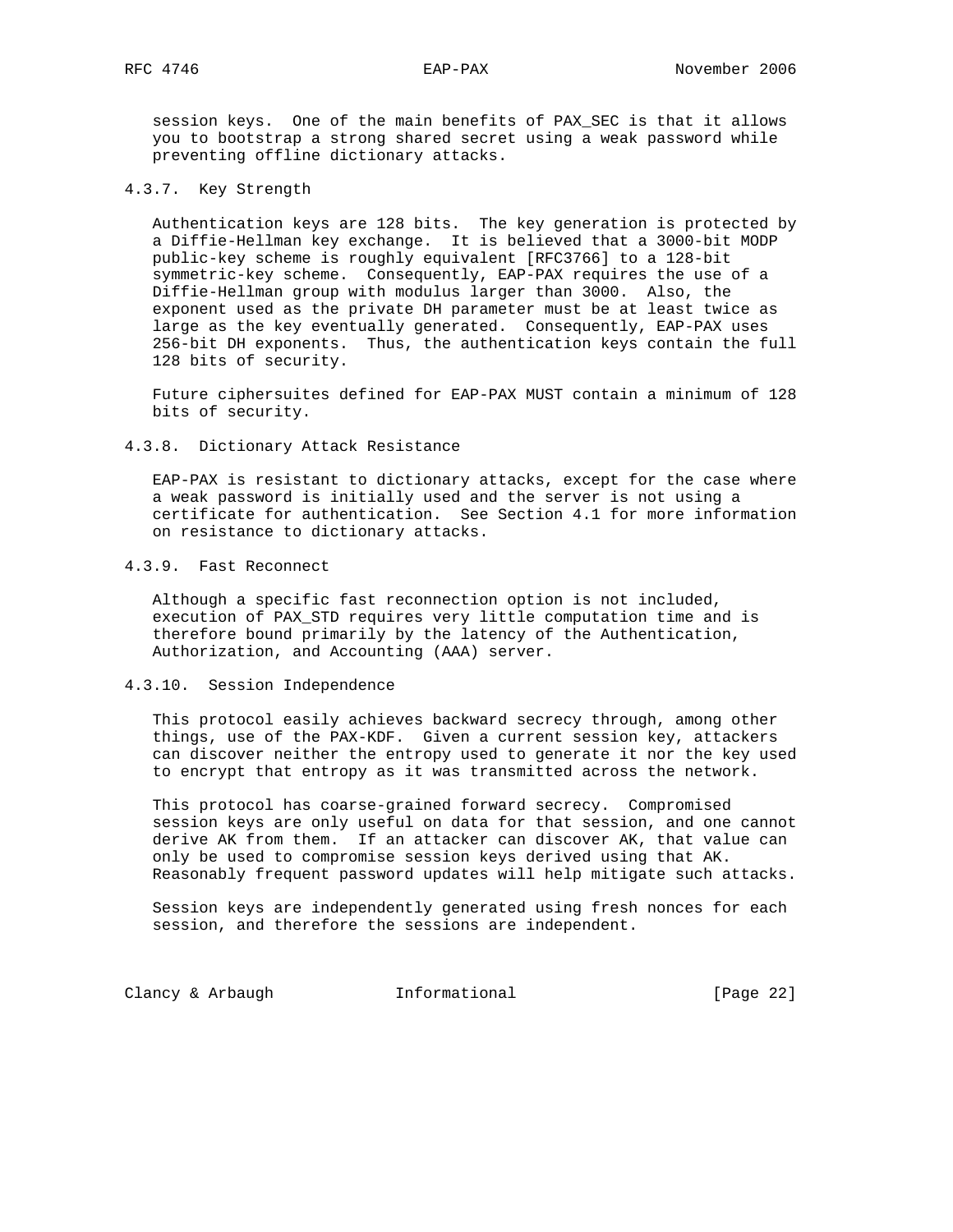# 4.3.11. Fragmentation

 Fragmentation and reassembly is supported through the fragmentation flag in the header.

#### 4.3.12. Channel Binding

 EAP-PAX can be extended to support channel bindings through the use of its subADE fields.

4.3.13. Cryptographic Binding

 EAP-PAX does not include any cryptographic binding. This is relevant only for tunneled methods.

4.3.14. Negotiation Attack Prevention

 EAP is susceptible to an attack where an attacker uses NAKs to convince an EAP client and server to use a less secure method, and can be prevented using method-specific integrity protection on NAK messages. Since EAP-PAX does not have suitable keys derived for this integrity protection at the beginning of a PAX conversation, this is not included.

5. IANA Considerations

 This document requires IANA to maintain the namespace for the following header fields: MAC ID, DH Group ID, Public Key ID, and ADE type. The initial namespace populations are as follows.

MAC ID Namespace:

 o 0x01 : HMAC\_SHA1\_128 o 0x02 : HMAC\_SHA256\_128

DH Group ID Namespace:

 o 0x00 : NONE o 0x01 : IANA DH Group 14 o 0x02 : IANA DH Group 15 o 0x03 : NIST ECC Group P-256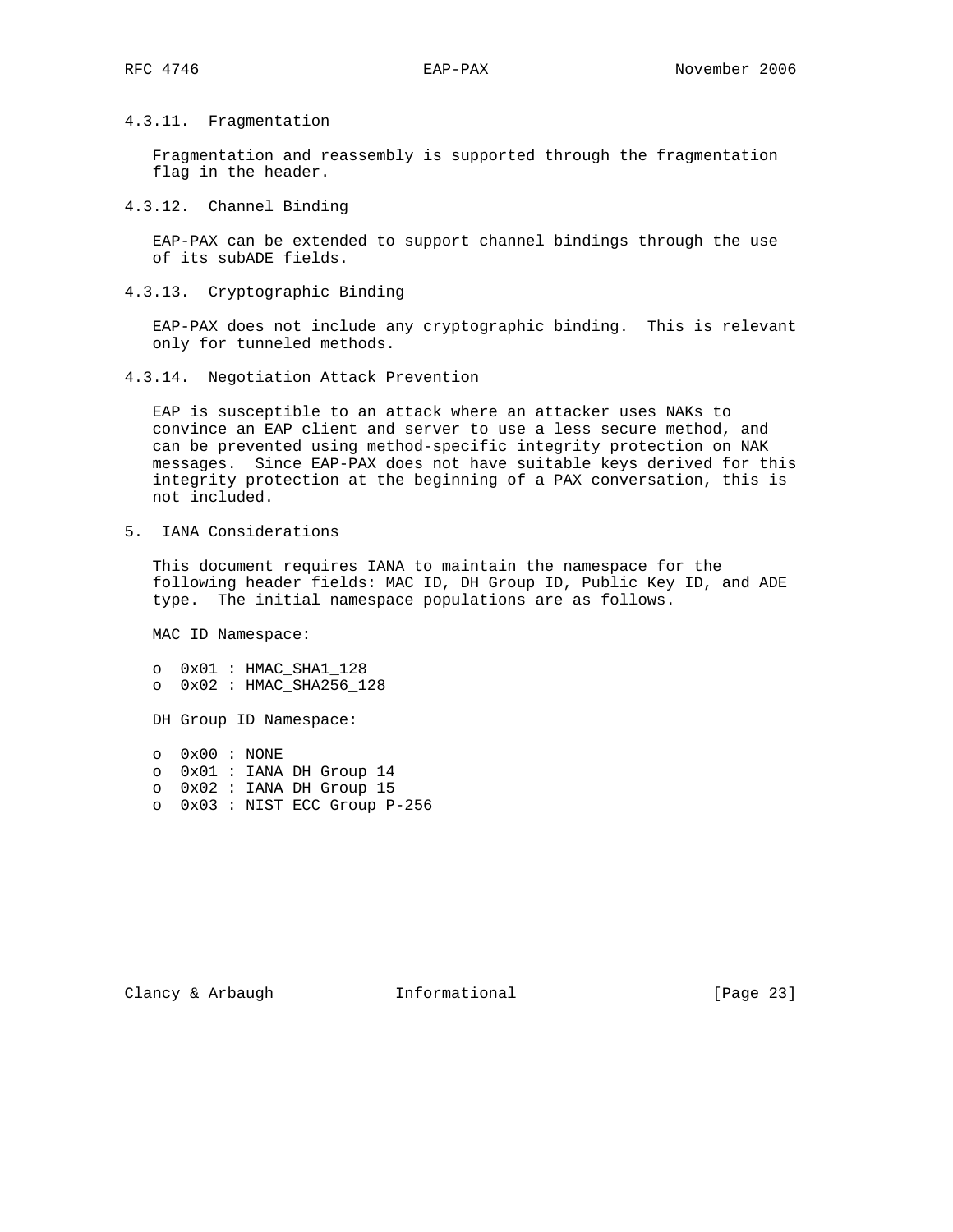Public Key ID Namespace:

 o 0x00 : NONE o 0x01 : RSAES-OAEP o 0x02 : RSA-PKCS1-V1\_5 o 0x03 : El-Gamal Over NIST ECC Group P-256

ADE Type Namespace:

 o 0x01 : Vendor Specific o 0x02 : Client Channel Binding Data o 0x03 : Server Channel Binding Data

 Allocation of values for these namespaces shall be reviewed by a Designated Expert appointed by the IESG. The Designated Expert will post a request to the EAP WG mailing list (or a successor designated by the Designated Expert) for comment and review, including an Internet-Draft. Before a period of 30 days has passed, the Designated Expert will either approve or deny the registration request and publish a notice of the decision to the EAP WG mailing list or its successor, as well as informing IANA. A denial notice must be justified by an explanation and, in the cases where it is possible, concrete suggestions on how the request can be modified so as to become acceptable.

6. Acknowledgments

 The authors would like to thank Jonathan Katz for discussion with respect to provable security, Bernard Aboba for technical guidance, Jari Arkko for his expert review, and Florent Bersani for feedback and suggestions. Finally, the authors would like to thank the Defense Information Systems Agency for initially funding this work.

- 7. References
- 7.1. Normative References
	- [FIPS180] National Institute for Standards and Technology, "Secure Hash Standard", Federal Information Processing Standard 180-2, August 2002.
	- [FIPS186] National Institute for Standards and Technology, "Digital Signature Standard (DSS)", Federal Information Processing Standard 186, May 1994.
	- [FIPS198] National Institute for Standards and Technology, "The Keyed-Hash Message Authentication Code (HMAC)", Federal Information Processing Standard 198, March 2002.

Clancy & Arbaugh Theormational [Page 24]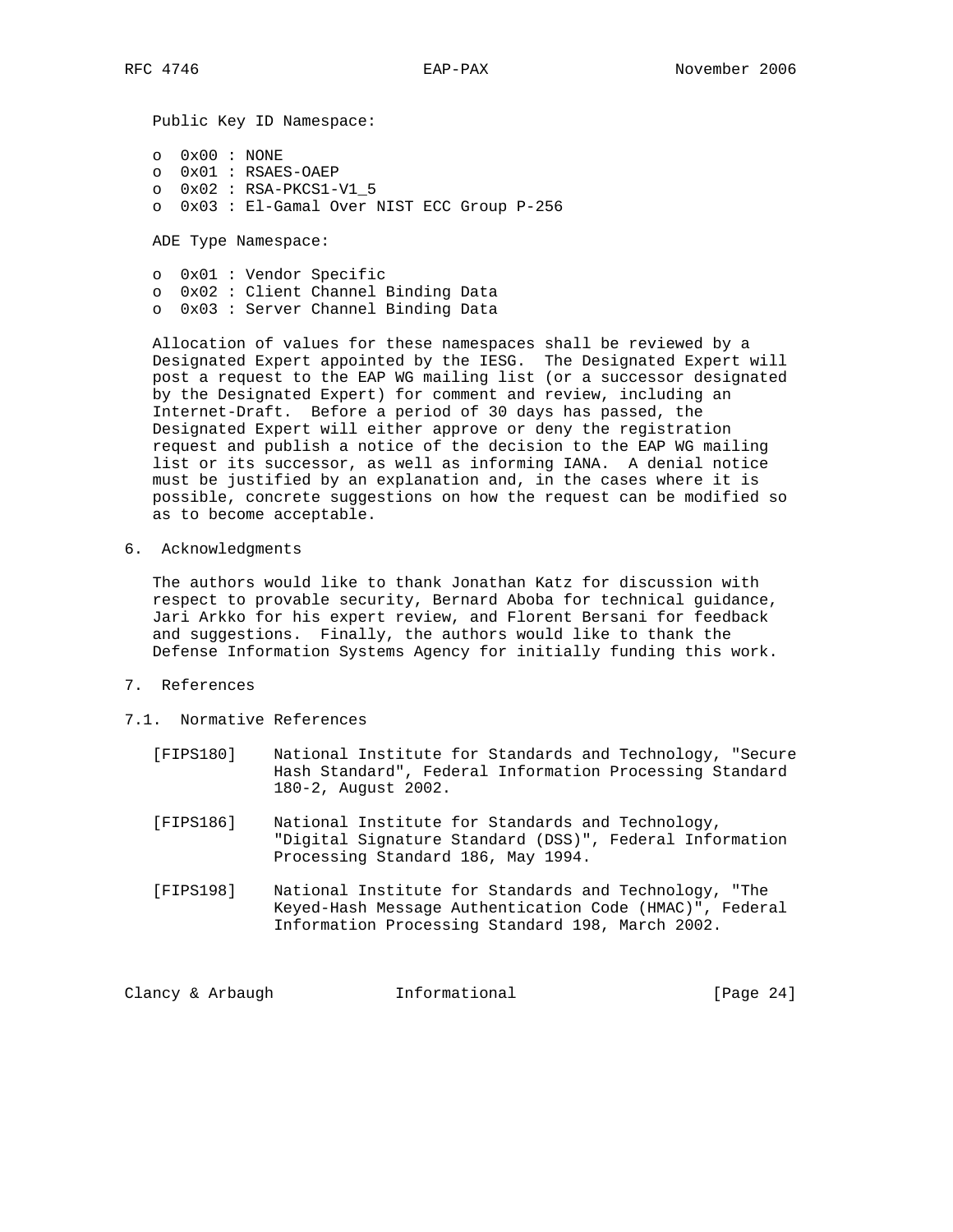- [RFC2119] Bradner, S., "Key words for use in RFCs to Indicate Requirement Levels", BCP 14, RFC 2119, March 1997.
- [RFC3232] Reynolds, J., "Assigned Numbers: RFC 1700 is Replaced by an On-line Database", RFC 3232, January 2002.
- [RFC3280] Housley, R., Polk, W., Ford, W., and D. Solo, "Internet X.509 Public Key Infrastructure Certificate and Certificate Revocation List (CRL) Profile", RFC 3280, April 2002.
- [RFC3447] Jonsson, J. and B. Kaliski, "Public-Key Cryptography Standards (PKCS) #1: RSA Cryptography Specifications Version 2.1", RFC 3447, February 2003.
- [RFC3526] Kivinen, T. and M. Kojo, "More Modular Exponential (MODP) Diffie-Hellman groups for Internet Key Exchange (IKE)", RFC 3526, May 2003.
- [RFC3748] Aboba, B., Blunk, L., Vollbrecht, J., Carlson, J., and H. Levkowetz, "Extensible Authentication Protocol (EAP)", RFC 3748, June 2004.
- [RFC4282] Aboba, B., Beadles, M., Arkko, J., and P. Eronen, "The Network Access Identifier", RFC 4282, December 2005.
- [RFC4334] Housley, R. and T. Moore, "Certificate Extensions and Attributes Supporting Authentication in Point-to-Point Protocol (PPP) and Wireless Local Area Networks (WLAN)", RFC 4334, February 2006.
- [X.690] International Telecommunications Union, "Information technology - ASN.1 encoding rules: Specification of Basic Encoding Rules (BER), Canonical Encoding Rules (CER) and Distinguished Encoding Rules (DER)", Data Networks and Open System Communication Recommendation X.690, July 2002.

# 7.2. Informative References

 [IETF.KEY] Aboba, B., Simon, D., Arkko, J., Eronen, P., and H. Levkowetz, "Extensible Authentication Protocol (EAP) Key Management Framework", Work in Progress.

Clancy & Arbaugh **Informational** [Page 25]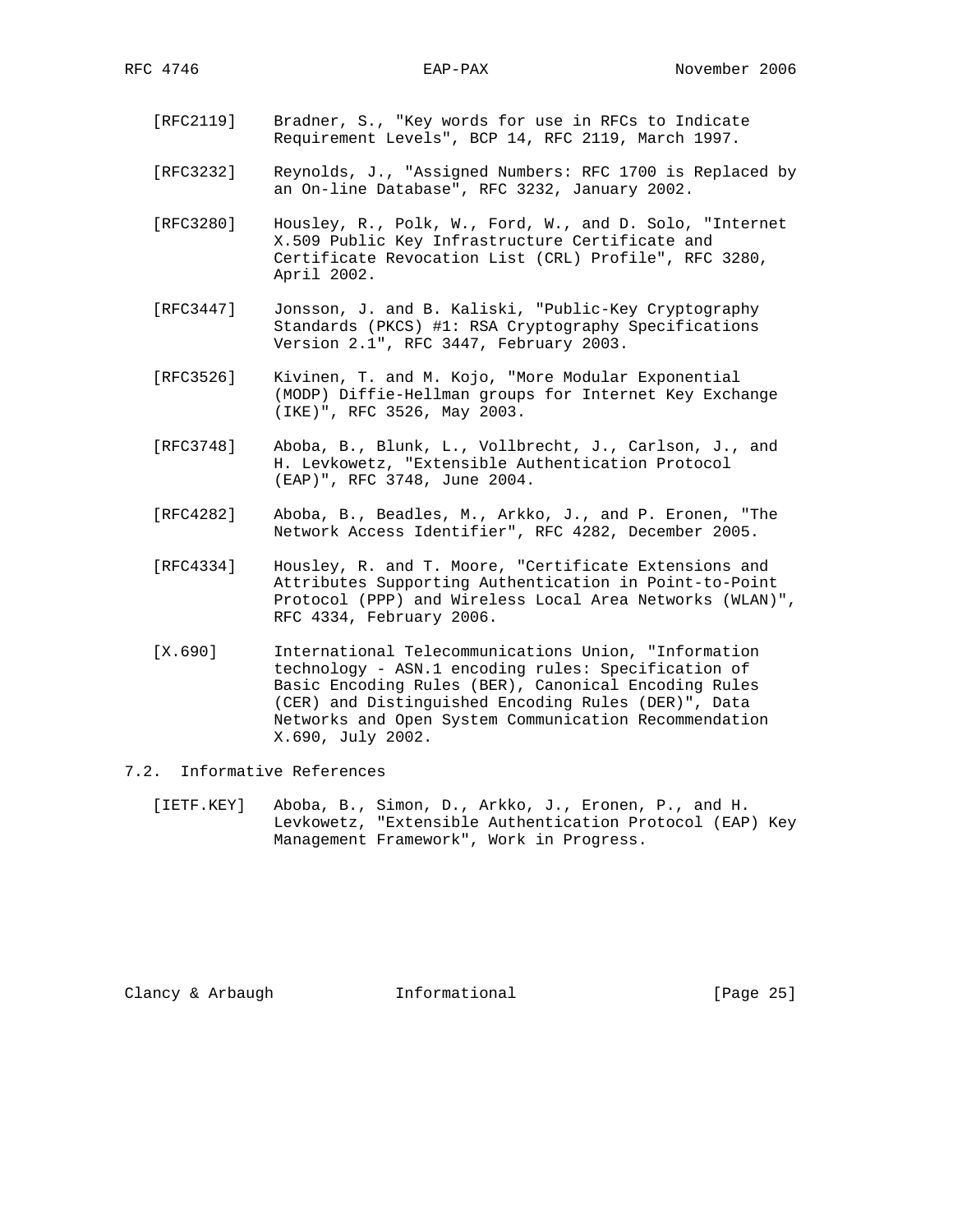- [IEEE.80211] Institute of Electrical and Electronics Engineers, "Information technology - Telecommunications and information exchange between systems - Local and metropolitan area networks - Specific Requirements Part 11: Wireless LAN Medium Access Control (MAC) and Physical Layer (PHY) Specifications", IEEE Standard 802.11-1997, 1997.
- [RFC2631] Rescorla, E., "Diffie-Hellman Key Agreement Method", RFC 2631, June 1999.
- [RFC3766] Orman, H. and P. Hoffman, "Determining Strengths For Public Keys Used For Exchanging Symmetric Keys", BCP 86, RFC 3766, April 2004.
- [RFC4017] Stanley, D., Walker, J., and B. Aboba, "Extensible Authentication Protocol (EAP) Method Requirements for Wireless LANs", RFC 4017, March 2005.
- [RFC4252] Ylonen, T. and C. Lonvick, "The Secure Shell (SSH) Authentication Protocol", RFC 4252, January 2006.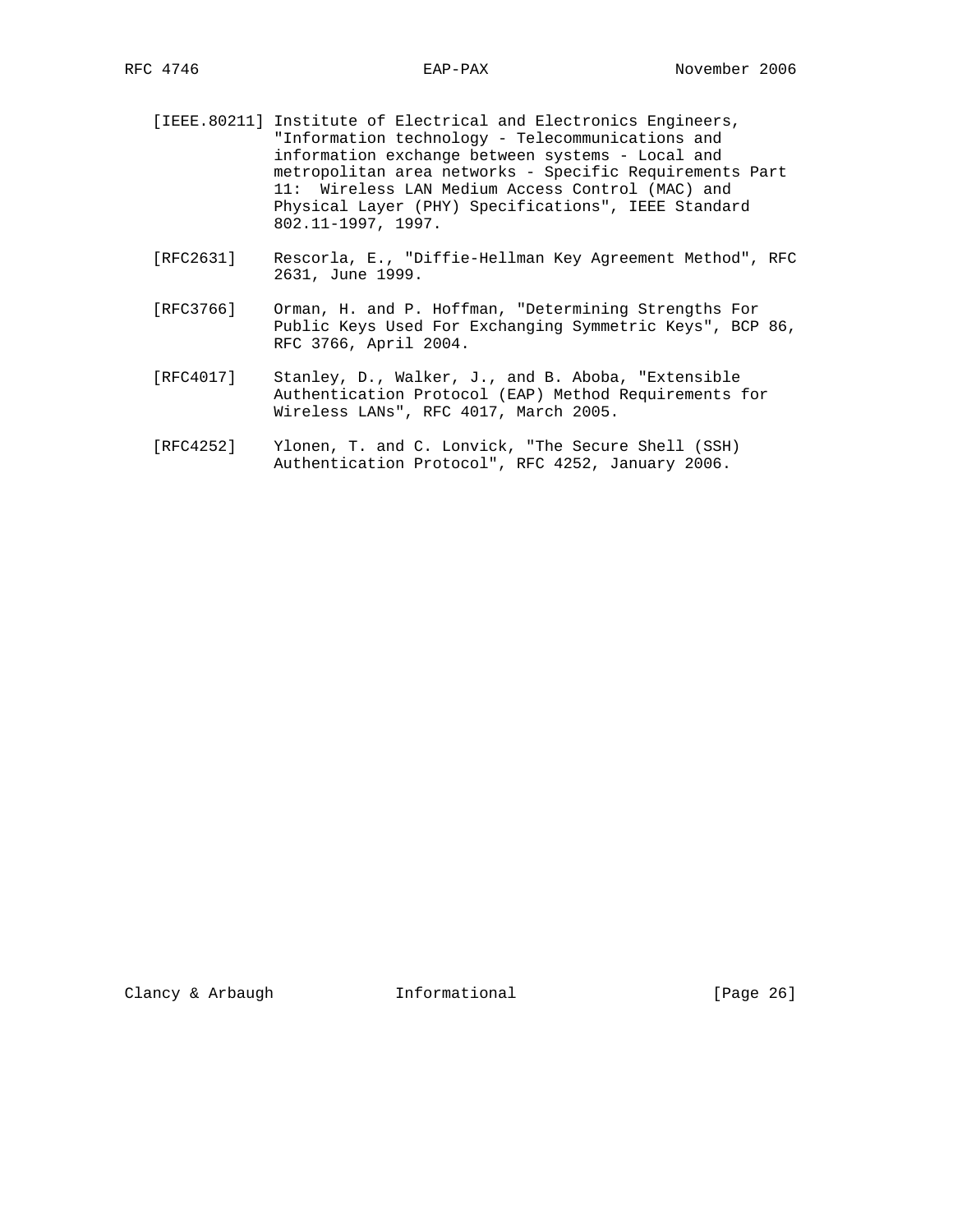Appendix A. Key Generation from Passwords

 If a 128-bit key is not available to bootstrap the authentication process, then one must be generated from some sort of weak preshared key. Note that the security of the hashing process is unimportant, as long as it does not significantly decrease the password's entropy. Resistance to dictionary attacks is provided by PAX\_SEC. Consequently, computing the SHA-1 of the password and truncating the output to 128 bits is RECOMMENDED as a means of converting a weak password to a key for provisioning.

 When using other preshared credentials, such as a Kerberos Data Encryption Standard (DES) key, or an MD4-hashed Microsoft Challenge Handshake Authentication Protocol (MSCHAP) password, to provision clients, these keys SHOULD still be put through SHA-1 before being used. This serves to protect the credentials from possible compromise, and also keeps things uniform. As an example, consider provisioning using an existing Kerberos credential. The initial key computation could be SHA1\_128(string2key(password)). The KDC, storing string2key(password), would also be able to compute this initial key value.

Appendix B. Implementation Suggestions

 In this section, two implementation strategies are discussed. The first describes how best to implement and deploy EAP-PAX in an enterprise network for IEEE 802.11i authentication. The second describes how to use EAP-PAX for device authentication in a 3G-style mobile phone network.

#### B.1. WiFi Enterprise Network

 For the purposes of this section, a wireless enterprise network is defined to have the following characteristics:

- o Users wish to obtain network access through IEEE 802.11 access points.
- o Users can possibly have multiple devices (laptops, PDAs, etc.) they wish to authenticate.
- o A preexisting authentication framework already exists, for example, a Microsoft Active Directory domain or a Kerberos realm.

 Two of the biggest challenges in an enterprise WiFi network is key provisioning and support for multiple devices. Consequently, it is recommended that the client's Network Access Identifier (NAI) have

Clancy & Arbaugh Theormational [Page 27]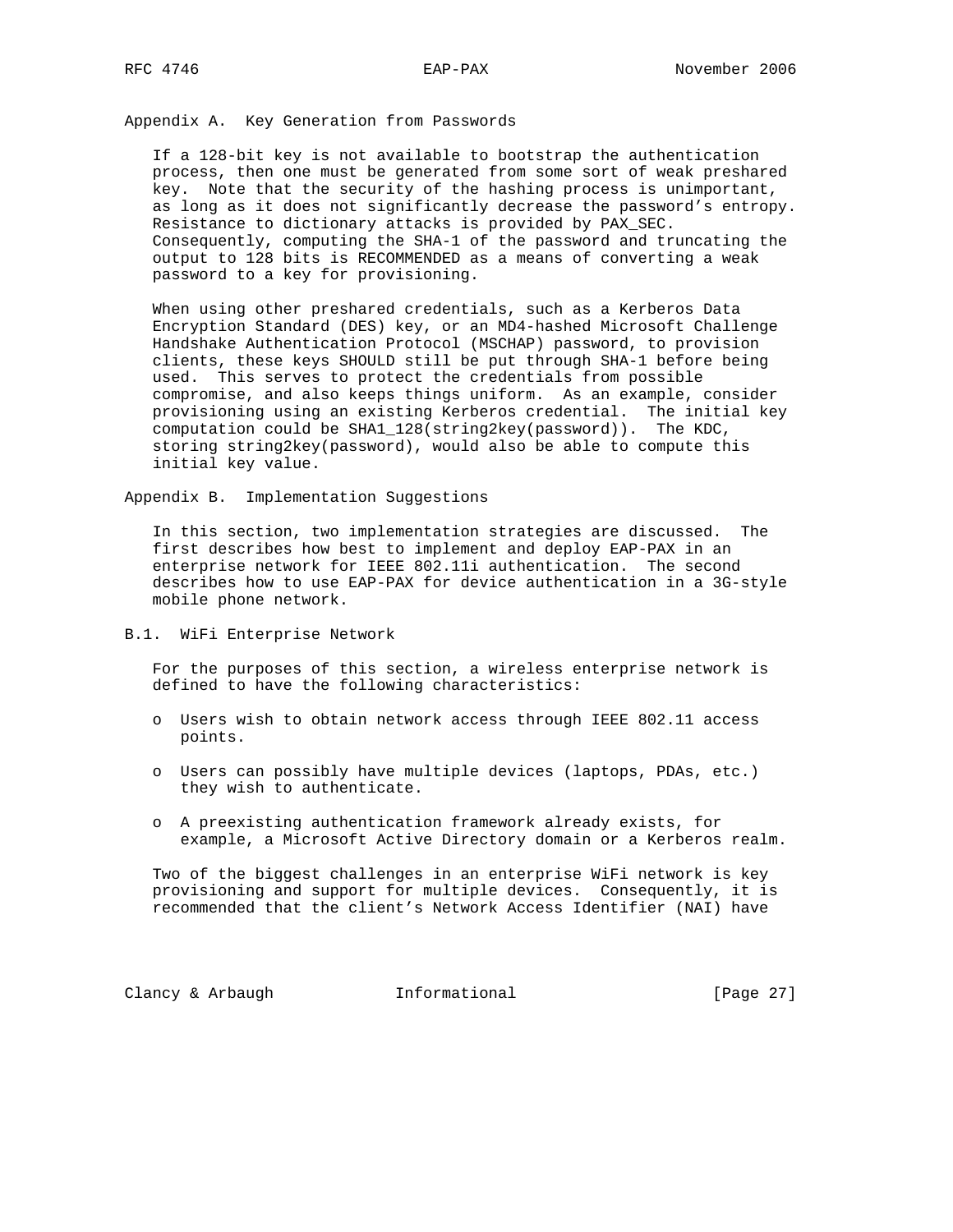the format username/KID@realm, where KID is a key ID that can be used to distinguish between different devices.

 The client's supplicant can use a variety of sources to automatically generate the KID. Two of the better choices would likely be the computer's NETBIOS name, or local Ethernet adapter's MAC address. The wireless adapter's address may be a suboptimal choice, as the user may only have one PCCARD adapter for multiple systems.

 With an authentication system already in place, there is a natural choice for the provisioned key. Clients can authenticate using their preexisting password. When the server is presented with a new KID, it can create a new key record on the server and use the user's current password as the provisioned key. For example, for Active Directory, the supplicant could use Microsoft's NtPasswordHash function to generate a key verifiable by the server. It is suggested that this key then be fed through SHA1\_128 before being used in a non-Microsoft authentication protocol.

 After a key update, the server should keep track of both the old and new authentication keys. When two keys exist, the server should attempt to use both to validate the MACs on transmitted packets. Once a client successfully authenticates using the new key, the server should discard the old key. This prevents desynchronization attacks.

B.2. Mobile Phone Network

 In a mobile phone system, we no longer need to worry about supporting multiple keys per identity. Presumably, each mobile device has a unique identity. However, if multiple devices per identity are desired, a method similar to that presented in Section B.1 could be used.

 Provisioning could easily be accomplished by issuing customers a 6 digit PIN they could type into their phone's keypad.

Clancy & Arbaugh **Informational** [Page 28]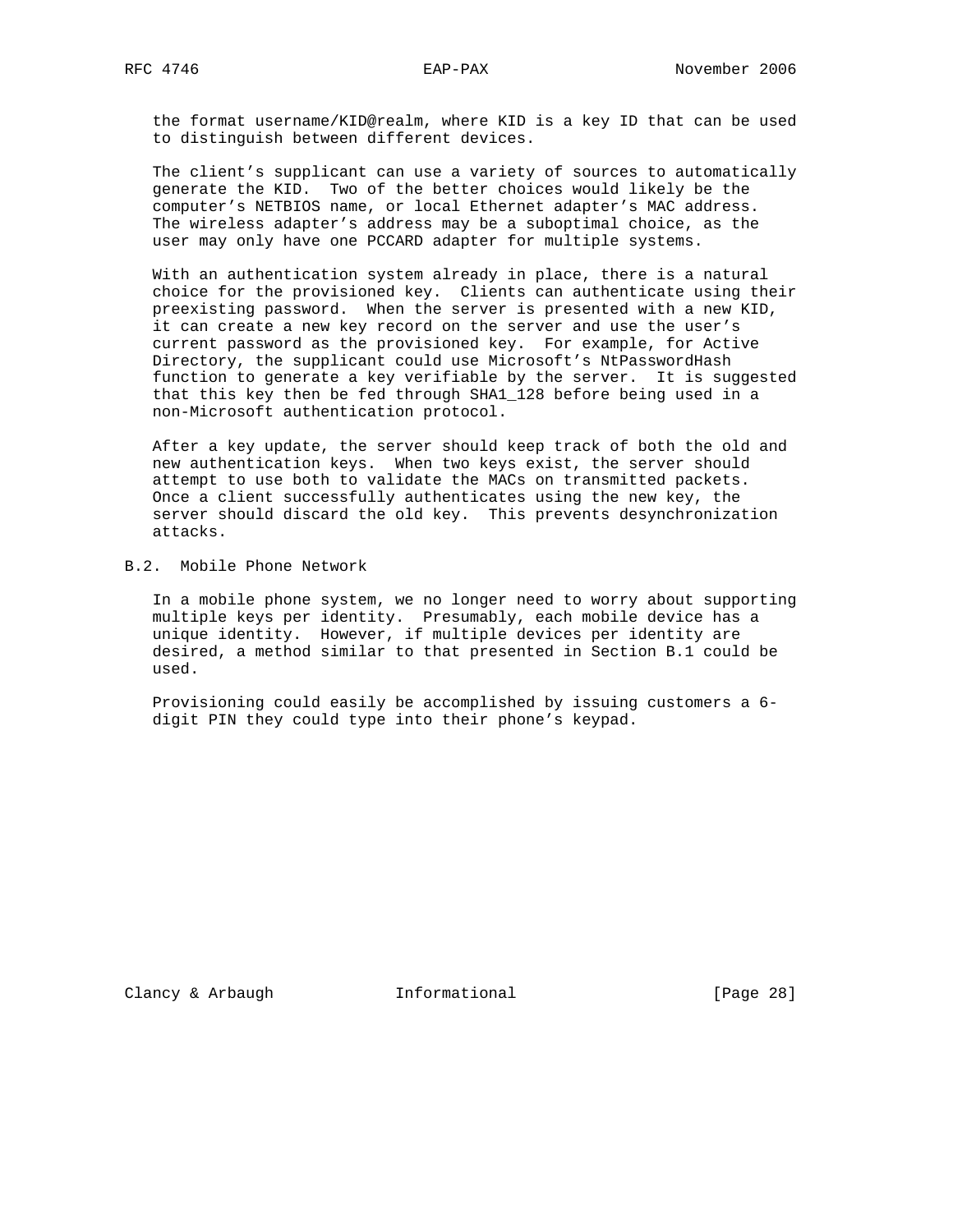Authors' Addresses

 T. Charles Clancy DoD Laboratory for Telecommunications Sciences 8080 Greenmeade Drive College Park, MD 20740 USA

EMail: clancy@ltsnet.net

 William A. Arbaugh University of Maryland Department of Computer Science College Park, MD 20742 USA

EMail: waa@cs.umd.edu